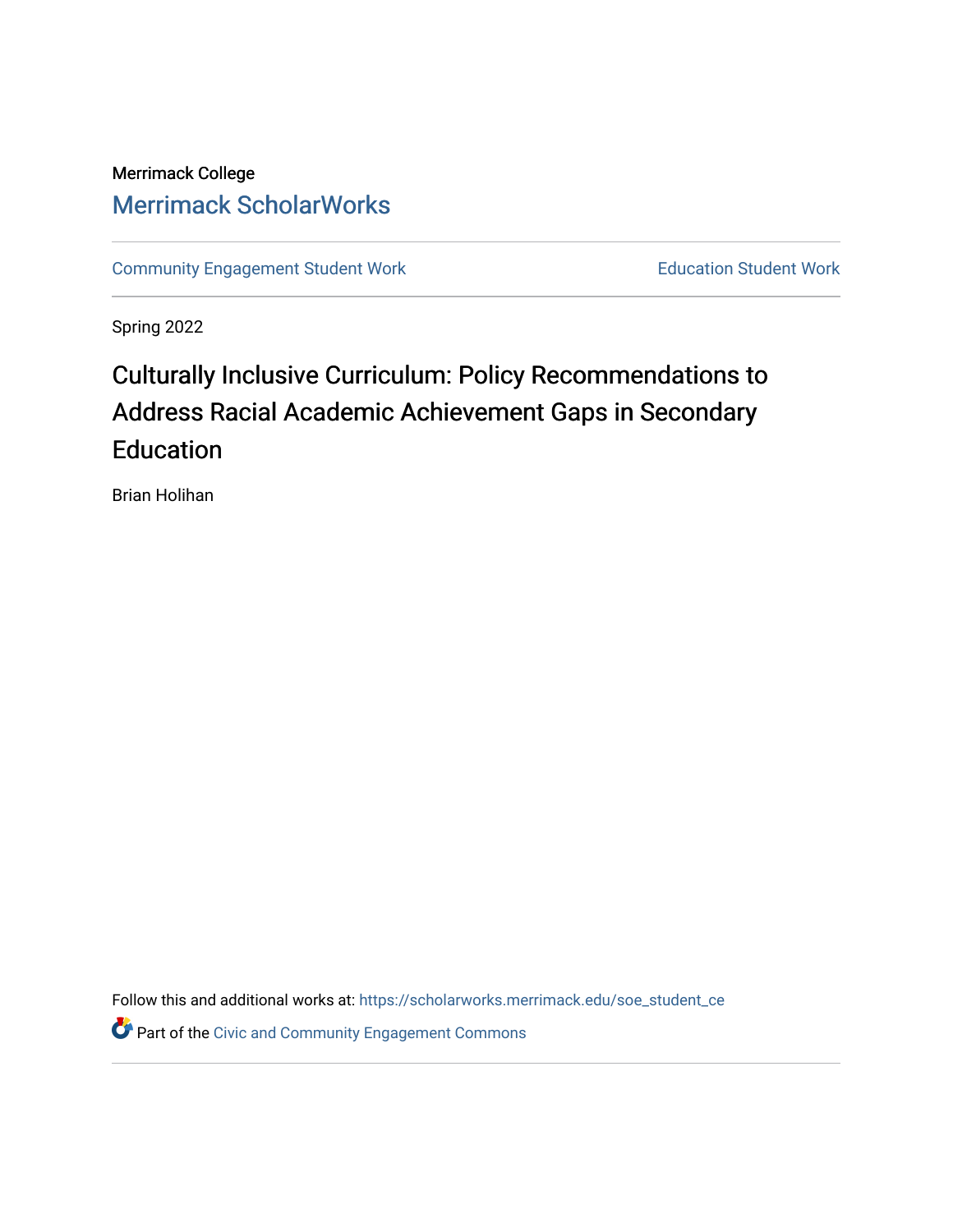## **Culturally Inclusive Curriculum: Policy Recommendations to Address Racial Academic Achievement Gaps in Secondary Education**

Brian Holihan

Winston School of Education and Social Policy, Merrimack College

2022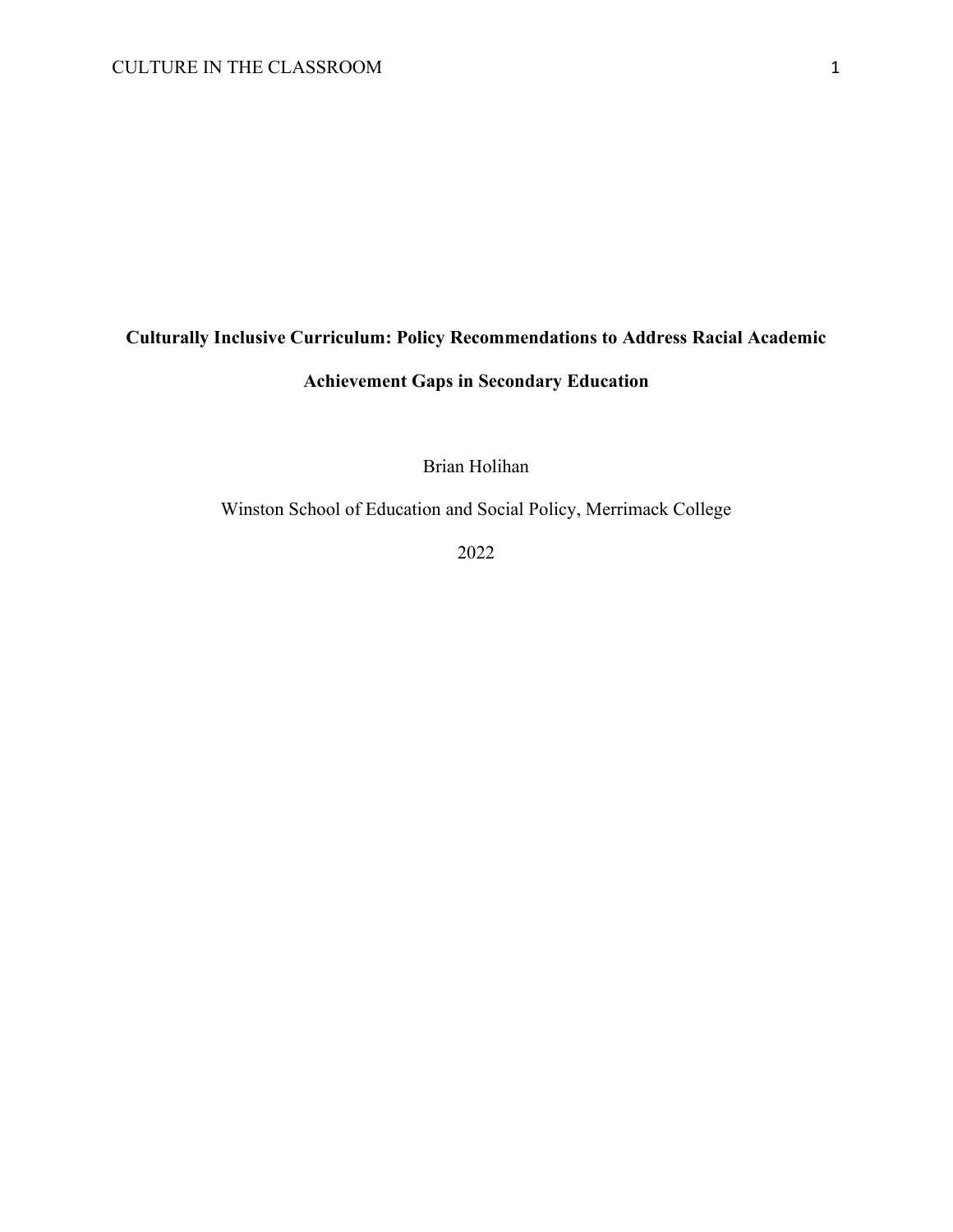CULTURE IN THE CLASSROOM

## MERRIMACK COLLEGE

## CAPSTONE PAPER SIGNATURE PAGE

## CAPSTONE SUBMITTED IN PARTIAL FULFILLMENT OF THE REQUIREMENTS FOR THE DEGREE

## MASTER OF EDUCATION

IN

### COMMUNITY ENGAGEMENT

CAPSTONE TITLE: Culturally Inclusive Curriculum: Policy Recommendations to Address Racial

Academic Achievement Gaps in Secondary Education

AUTHOR: Brian Holihan

## THE CAPSTONE PAPER HAS BEEN ACCEPTED BY THE COMMUNITY ENGAGEMENT PROGRAM IN PARTIAL FULFILLMENT OF THE REQUIREMENTS FOR THE DEGREE OF MASTER OF EDUCATION IN COMMUNITY ENGAGEMENT.

| Audrey Falk, Ed.D.          | Audrey Falk      | 5/1/22      |
|-----------------------------|------------------|-------------|
| DIRECTOR, COMMUNITY         | <b>SIGNATURE</b> | <b>DATE</b> |
| ENGAGEMENT                  |                  |             |
| Sheila McAdams, Ed.M.       | Shirla M adams   | 5/1/22      |
| <b>INSTRUCTOR, CAPSTONE</b> | <b>SIGNATURE</b> | <b>DATE</b> |
| <b>COURSE</b>               |                  |             |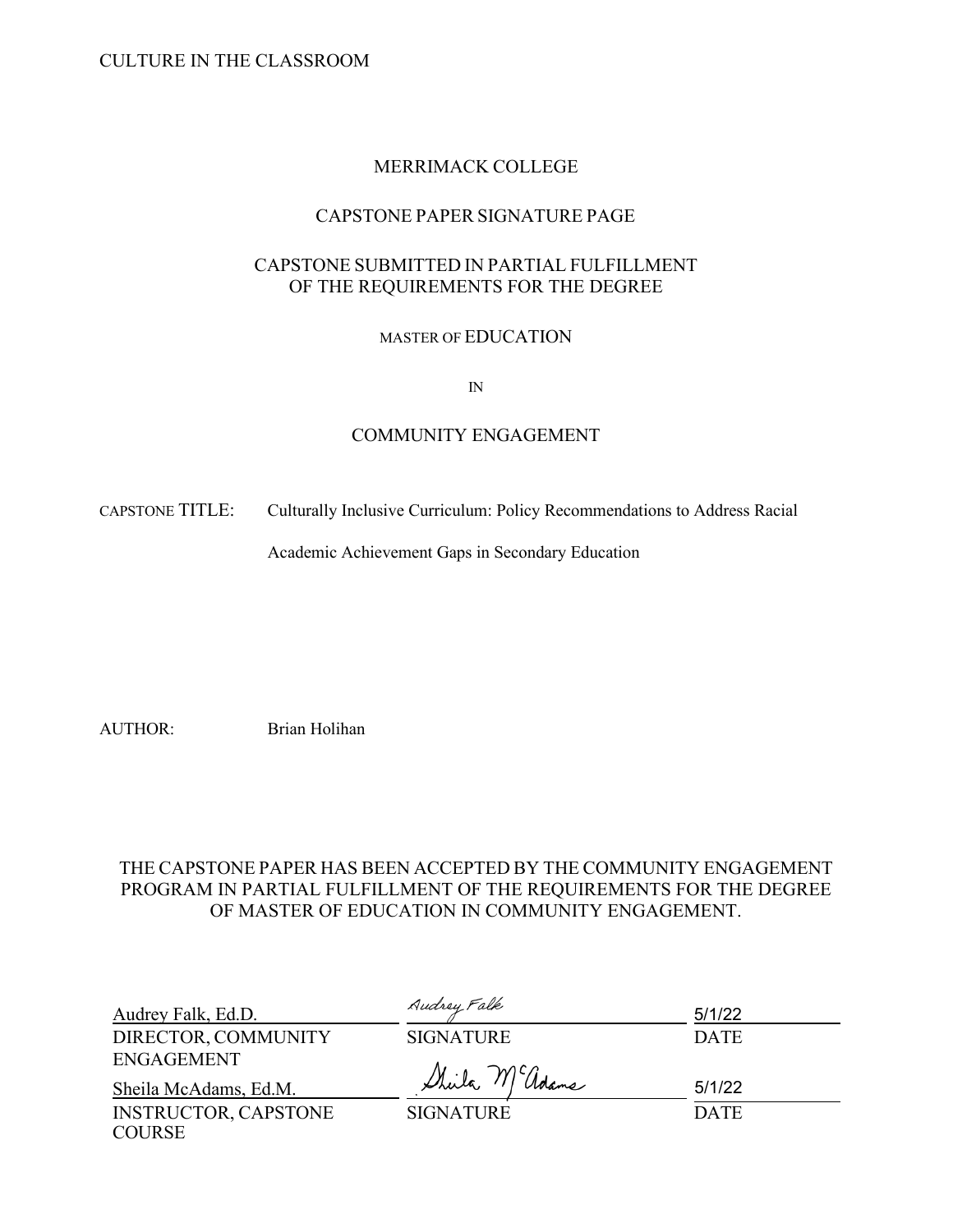#### **Acknowledgements**

I would first like to thank my professors and classmates within the Community Engagement program. Throughout the full extent of the graduate program, the support and comradery that was shared within the cohort provided me with invaluable inspiration and motivation. The virtual learning environment led by my professors allowed me to challenge myself and broaden my knowledge on topics relating to community engagement.

I would also like to thank my family for their continued support and encouragement. No matter the challenge, you have always been there to provide me the guidance that I have needed to be successful. I attribute a large amount of my professional and academic success to you and will be forever grateful. Thank you!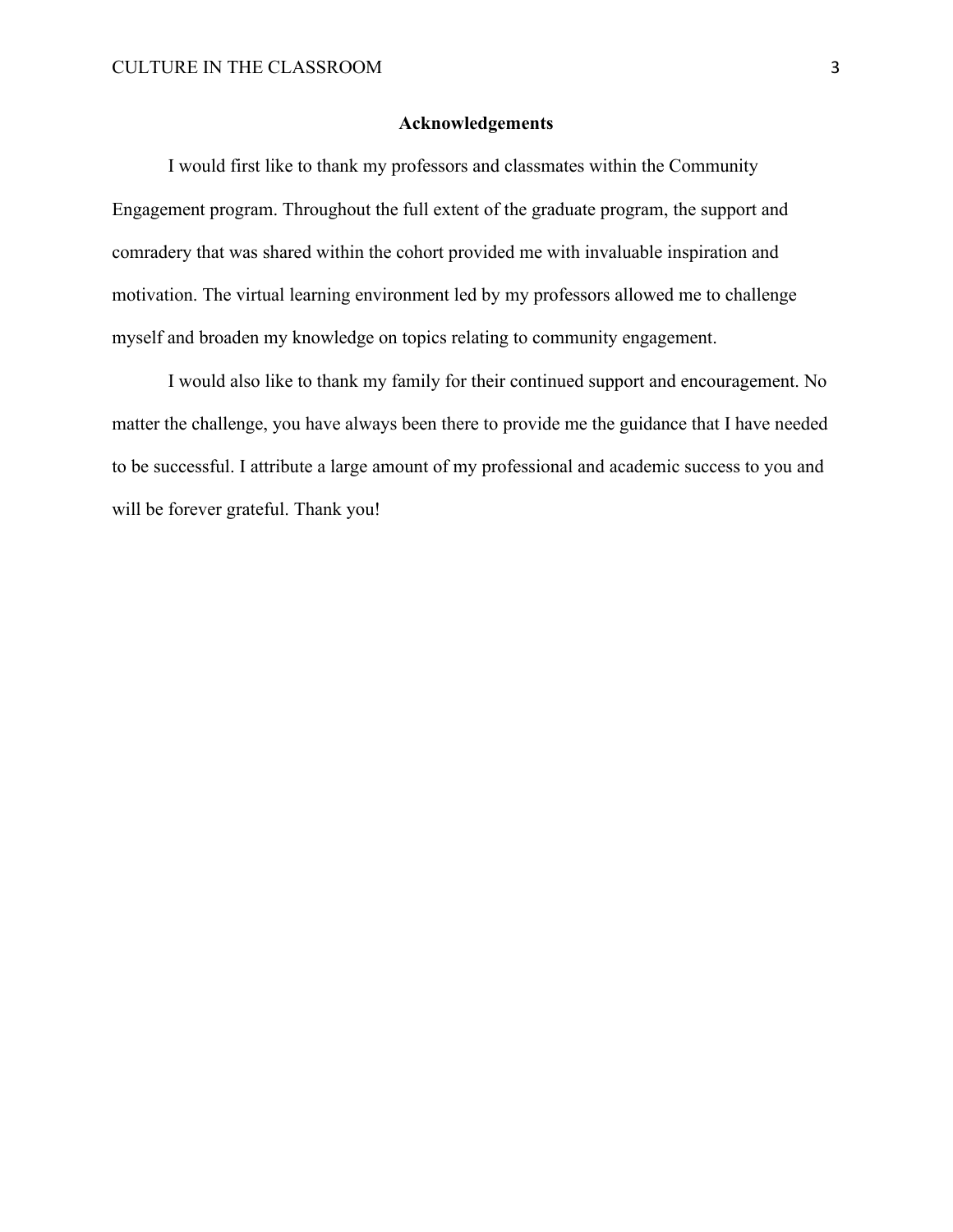#### **Abstract**

The educational system in the United States is a profoundly difficult structure to navigate, adjust, and comprehend. The system, comprised of nearly 100,000 public schools, interacts with millions of students each school year. For the 2021 – 2022 school year, the estimated total of students is 56.4 million. Each student brings individualized experiences and backgrounds to school that play an integral role in helping them form their identity. The 56.4 million students also create a plethora of diverse cultures and beliefs. The nation's public school system becoming increasingly more racially diverse is exemplifying how minority populations are trending away from being, technically, minority. While the shifts in racial demographics are clear, secondary education institutions are continuing to fail in addressing race-based gaps in academic achievement. Minority students are still significantly underperforming when compared to their counterparts and interventions on the federal and state levels have made varying impacts. This report will analyze the factors contributing to the persisting racial academic achievement gap. It will provide background and insight on culturally inclusive curriculum (CIC) and highlight potential methods of utilization and implementation for CIC to address race-based academic achievement gaps in secondary education.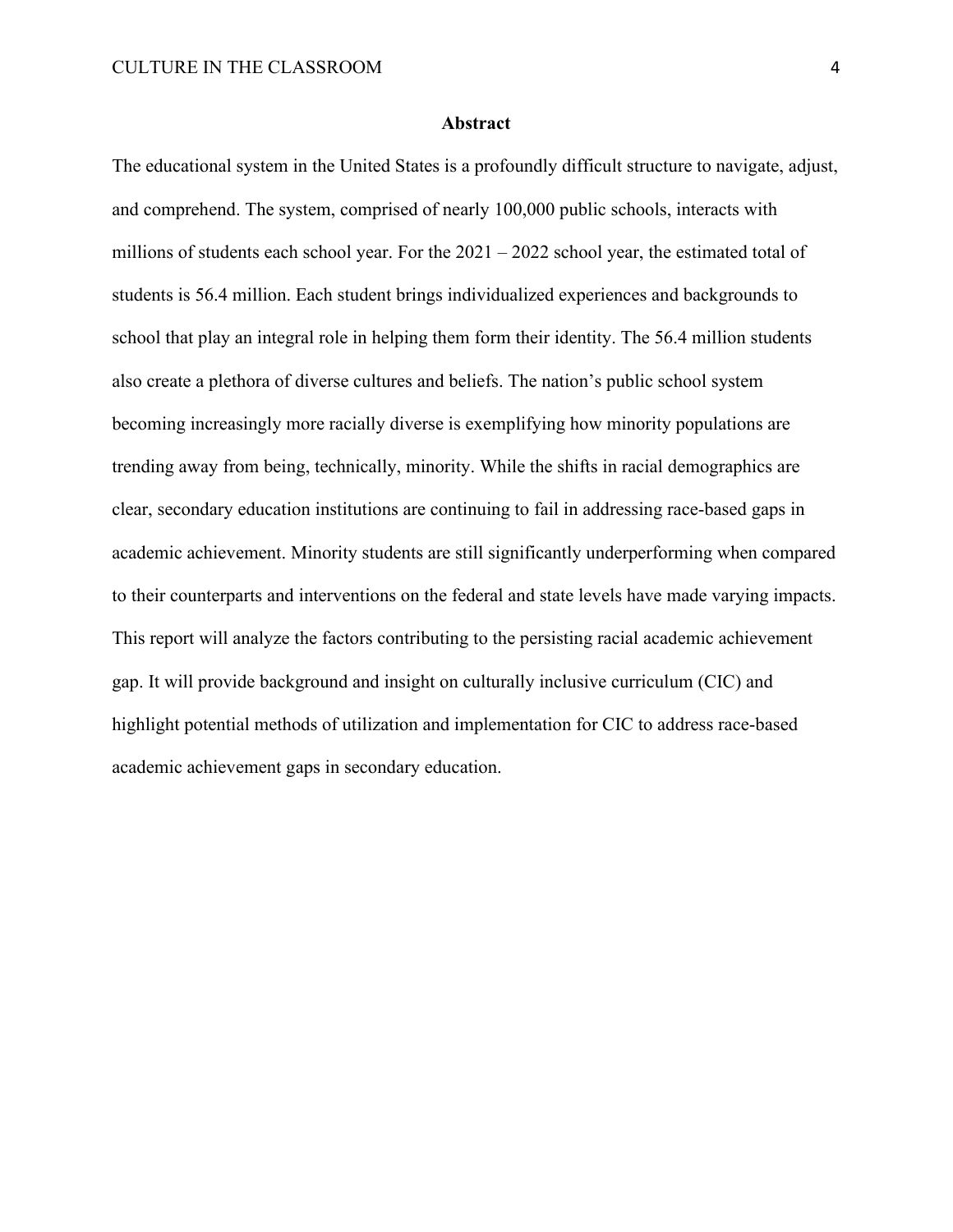## **Table of Contents**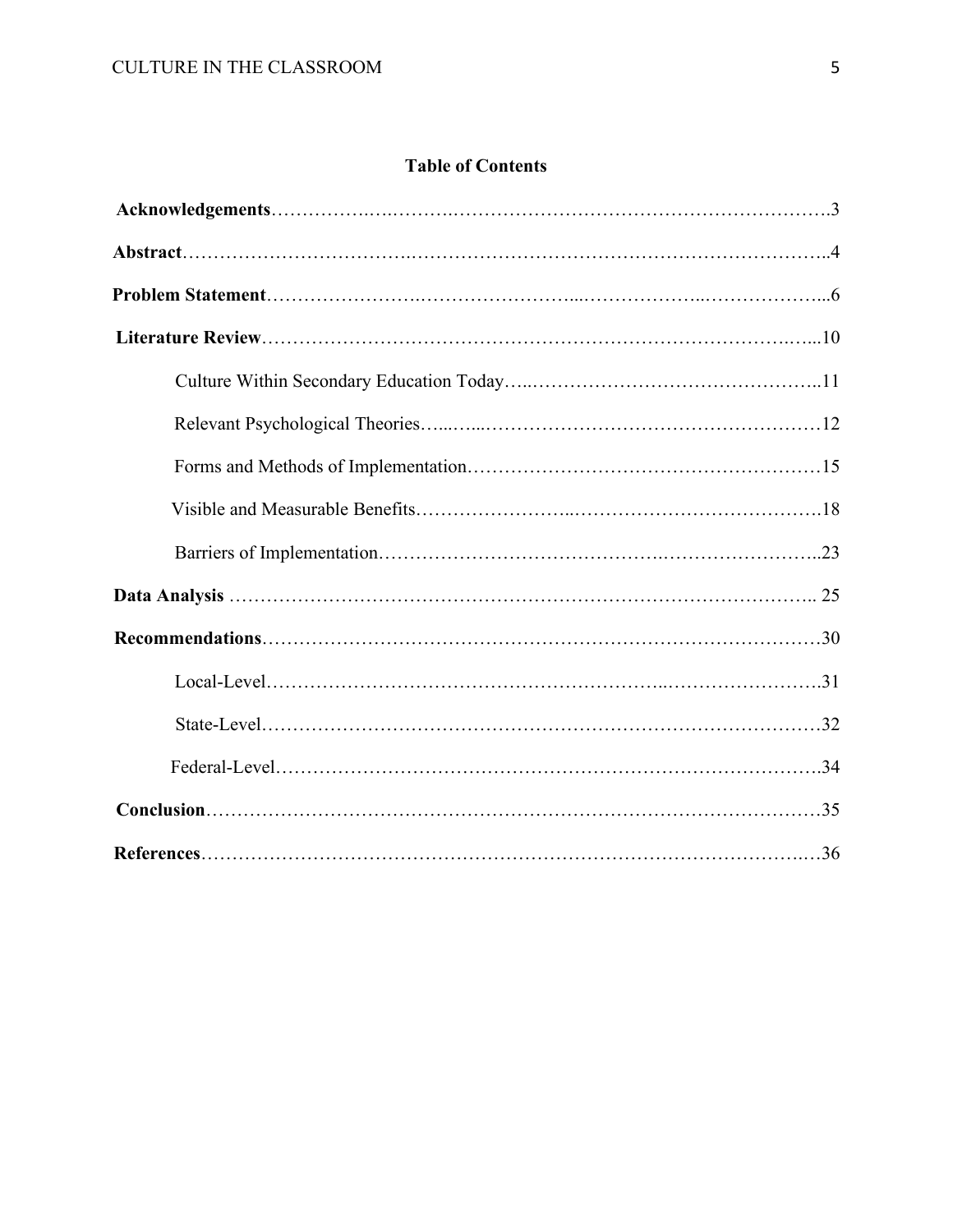## **Culturally Inclusive Curriculum: Policy Recommendations to Address Racial Academic Achievement Gaps in Secondary Education**

Achievement gaps across racial lines continue to persist within the education system of the United States (Startz, 2020). The issue of race-based academic achievement gaps is a multilayered and complex problem that encompasses multiple factors such as school culture, policies, inconsistent tracking, implicit bias, and lack of professional development in culturally responsive teaching practices (Corwin, 2022). Compared to the 1970s, today's racial academic achievement gaps are close to 40% smaller yet remain substantial (Stanford, 2015). Over the past 30 years, minority students have shown a much larger and quicker improvement of academic scores than their white counterparts (Stanford, 2015), yet today's academic achievement rates show that there are still improvements to be made. Brookings Institution highlighted the academic racial disparities by analyzing standardized test scores. SAT math scores have an average of 511 out of 800. African American students average 428 and Hispanic students average 457 while white students have an average of 534 (Ramirez, 2017). Graduation rates tell a similar story. In 2019, African American students displayed a graduation rate of 79.6% and Hispanic students had a rate of 81.7% while white students graduated at a rate of 89.4% (Maine DOE, 2022). Looking at states individually and exploring racial differences in academic scores shows more inconsistencies. Research shows the racial academic achievement gap tends to vary by state. States such as New Jersey and Michigan have displayed improvements narrowing the gap, while states like Maine and Colorado display a widening (Stanford, 2015). From 2003 to 2013, 21 states show no change in the Black-white achievement gap and 28 states show no change in the Hispanic-white achievement gap (Stanford, 2015).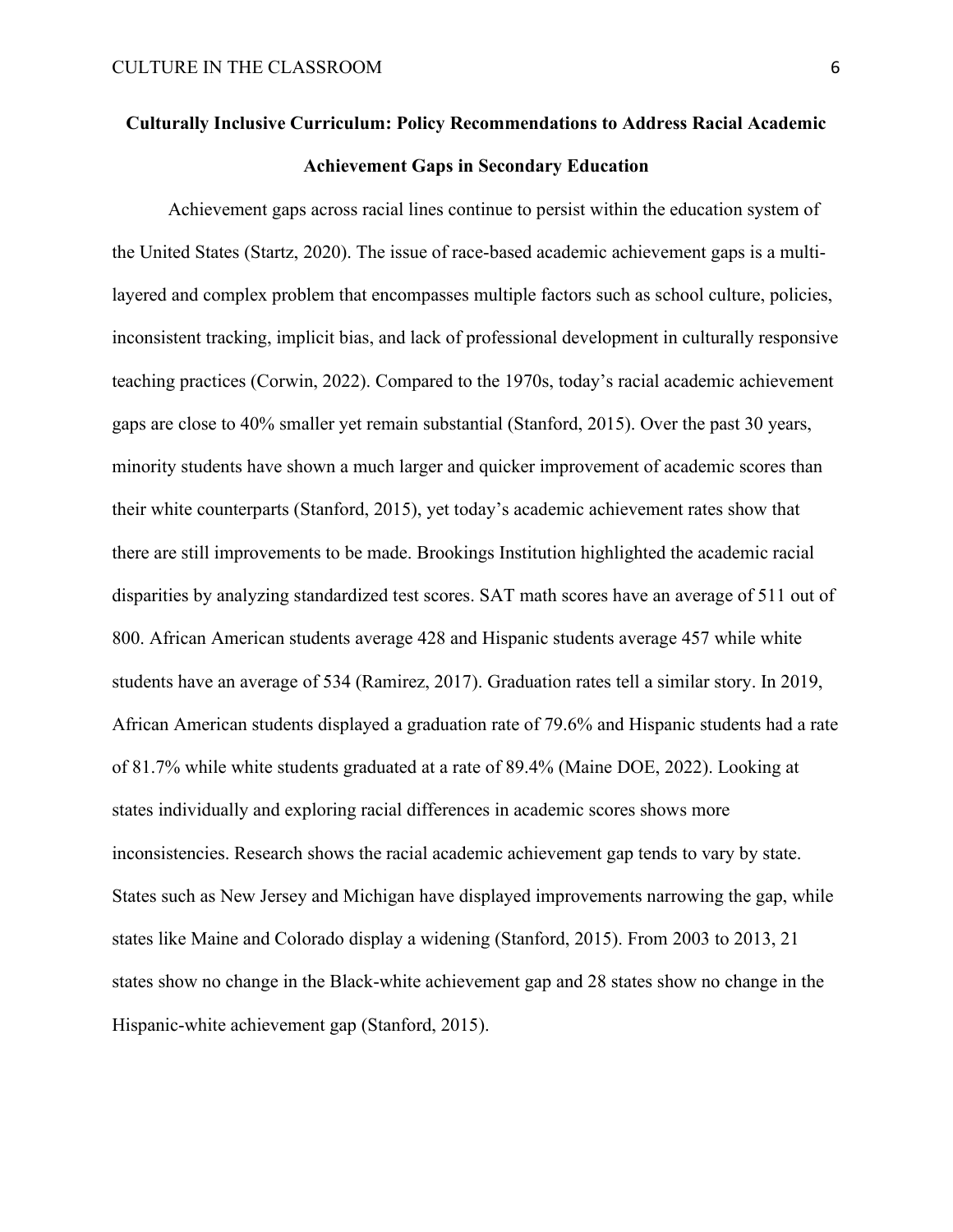Educational achievement gaps play a large role in determining the future of students, their contributions to their community, and their involvement in society. As a nation that is heavily reliant and adamant on obtaining a college degree (Pew, 2016), poor academic scores early on in a student's educational career make them less likely to graduate high school or attend higher education (Fresno Pacific University, 2019) and are detrimental to their future well-being. For individuals, obtaining a college degree results in lower unemployment rates, higher earnings, and increased mobility in the job market (Pew, 2016). Investments in addressing academically underperforming populations also result in positive changes on a larger scale. By 2050, if academic achievement gaps were to close, the U.S. economy would be 5.8% larger and the cumulative increase of the GDP during that same time frame would equate to \$2.3 trillion (Lynch & Oakford, 2014). While preparing for the future, the problem, however, cannot be addressed without looking at the past.

Addressing racial disparities in education has been an ongoing and challenging matter in the United States. In the early 1900s, the ethnic studies movement was initiated by scholars to challenge the negative stereotypes of African Americans. To combat stereotypes, scholars created associations and published materials promoting accurate depictions of African American history and culture (Depenbrock, 2017). During the civil rights movement of the 1960s and 1970s, inequalities and racial prejudices within the United States found their way into educational systems (Ambrosio & Banks, 2022). The combination of overt racist attitudes with the minimal representation of diverse cultures, backgrounds, and experiences in the classroom curriculum was detrimental to marginalized students. The ethnic studies movement of the 1900s was seen as an inadequate method of addressing the racial inequities in schools in the 1970s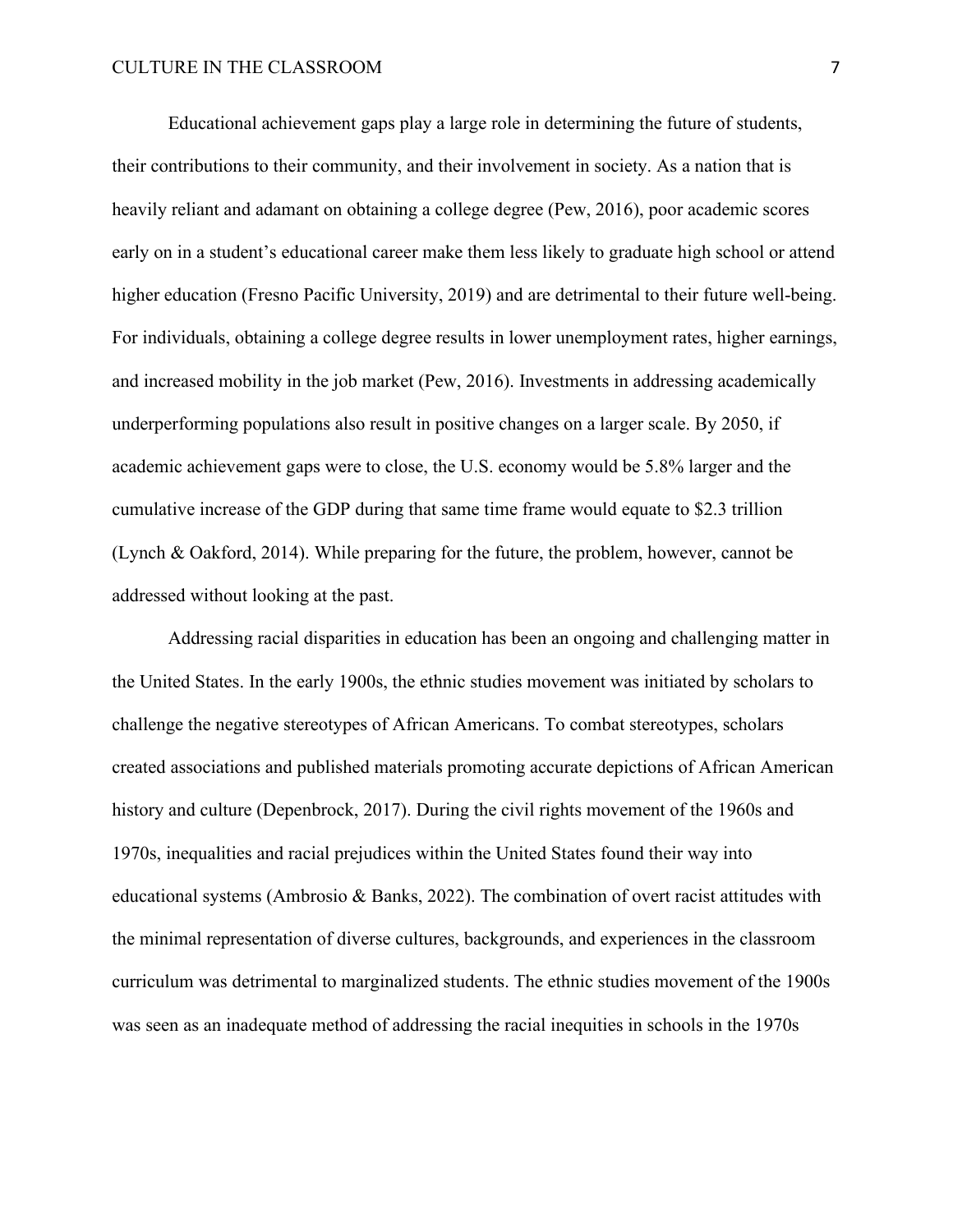(Depenbrock, 2017 Theorists and activists wanted structural changes to be made, such as a curriculum with more content that accurately reflected a wider range of ethnic backgrounds.

Today's advocacy for representing all students in the classroom is still promoting exactly that: the incorporation of a culturally inclusive curriculum (CIC). A culturally inclusive curriculum reflects and utilizes the cultural differences in society that are present among students within a classroom (N.S.W. Government, 2020). Materials, assignments, and instructions challenge stereotypes and promote the representation of students' individual backgrounds (N.S.W. Government, 2020). It is a research-backed approach to learning that creates in-depth classroom connections through acknowledging and encouraging individual identities and experiences (Woods, 2021). A curriculum that is representative of diverse student backgrounds can be displayed in several ways, such as historical readings of varying cultures, assignments that promote individual expression, or encouraging each student to share personal experiences with the class (Guido, 2017). Utilizing these methods, or similar approaches has been proven effective through academic and scientific studies. Research in brain science emphasizes that all learners integrate information best when it's connected to prior knowledge. Evidence also supports that incorporating materials reflecting a student's background is critical for deeper, more meaningful learning experiences (Muñiz, 2019). Culturally inclusive curriculum can be incorporated into a wide range of subjects and promoted through a variety of current teaching practices such as project-based learning, inquiry-based learning, or adaptive learning (Guido, 2017).

The task of incorporating materials, lessons, and teachings that speak to a wide range of diverse backgrounds appears simple, yet is met with multiple barriers, such as political involvement, individual beliefs, and educational requirements. The largest barrier is the federal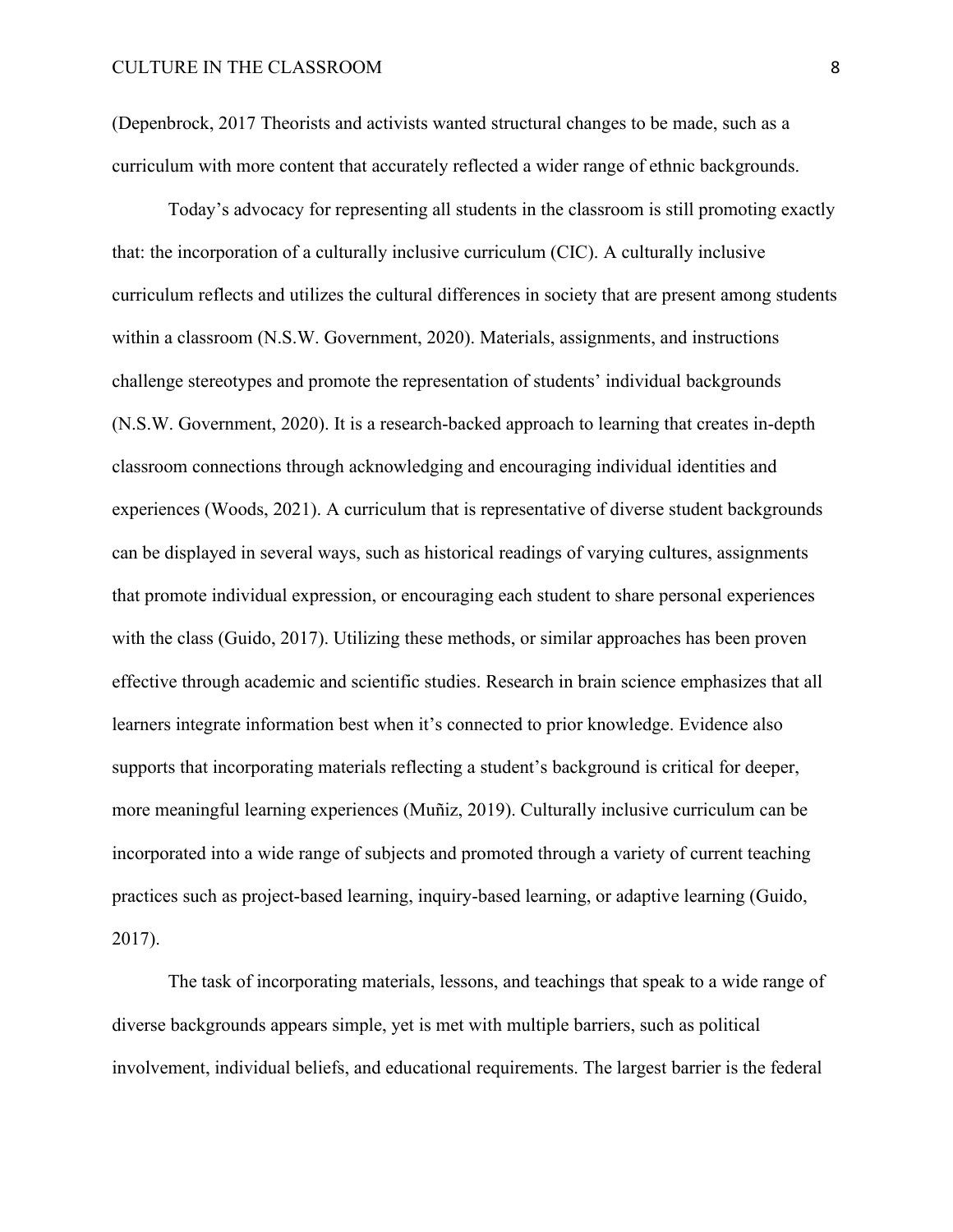#### CULTURE IN THE CLASSROOM 9

governments' minimal involvement and control over the public education system (ED, 2022). The United States Constitution contains no references towards education and schooling (Guthrie, 2022). The tenth amendment states "The powers not delegated to the United States by the Constitution, nor prohibited by it to the States, are reserved to the States respectively, or to the people" (U.S. Const. Amend. X). The combination of no educational references in the Constitution with the tenth amendment stating that education is overseen at the state level and not being a constitutional right complicates the issue (Dorsey, 2020).

While there is no federal control over education, there is involvement to a certain degree. Through the few major education laws, the United States Department of Education (ED) is involved in providing equal access to educational opportunities and supplementing state funding through federal financial support (Congressional Research Service, 2019). The current main education law for public schools in the United States is the Every Student Succeeds Act (ESSA), which replaced No Child Left Behind, the prior law existing from 2002-2015. (Lee, 2022). Signed by President Obama in 2015, the ESSA reauthorizes the Elementary and Secondary Education Act (ESEA), signed by President Johnson in 1965, which emphasized equal educational opportunities (ED, 2022). The ESSA directs each state to deliver a detailed educational plan that includes academic standards, annual testing, school accountability, goals for academic achievement, plans to improve struggling schools, and report cards on the state and local levels (Lee, 2022).

These requirements from the federal government effectively place more pressure on states to address low and underperforming students and school systems. To meet the standards outlined by ESSA, educators and administrators are frequently looking for ways to enhance the academic performance of their students. This usually results in curriculum adjustments, more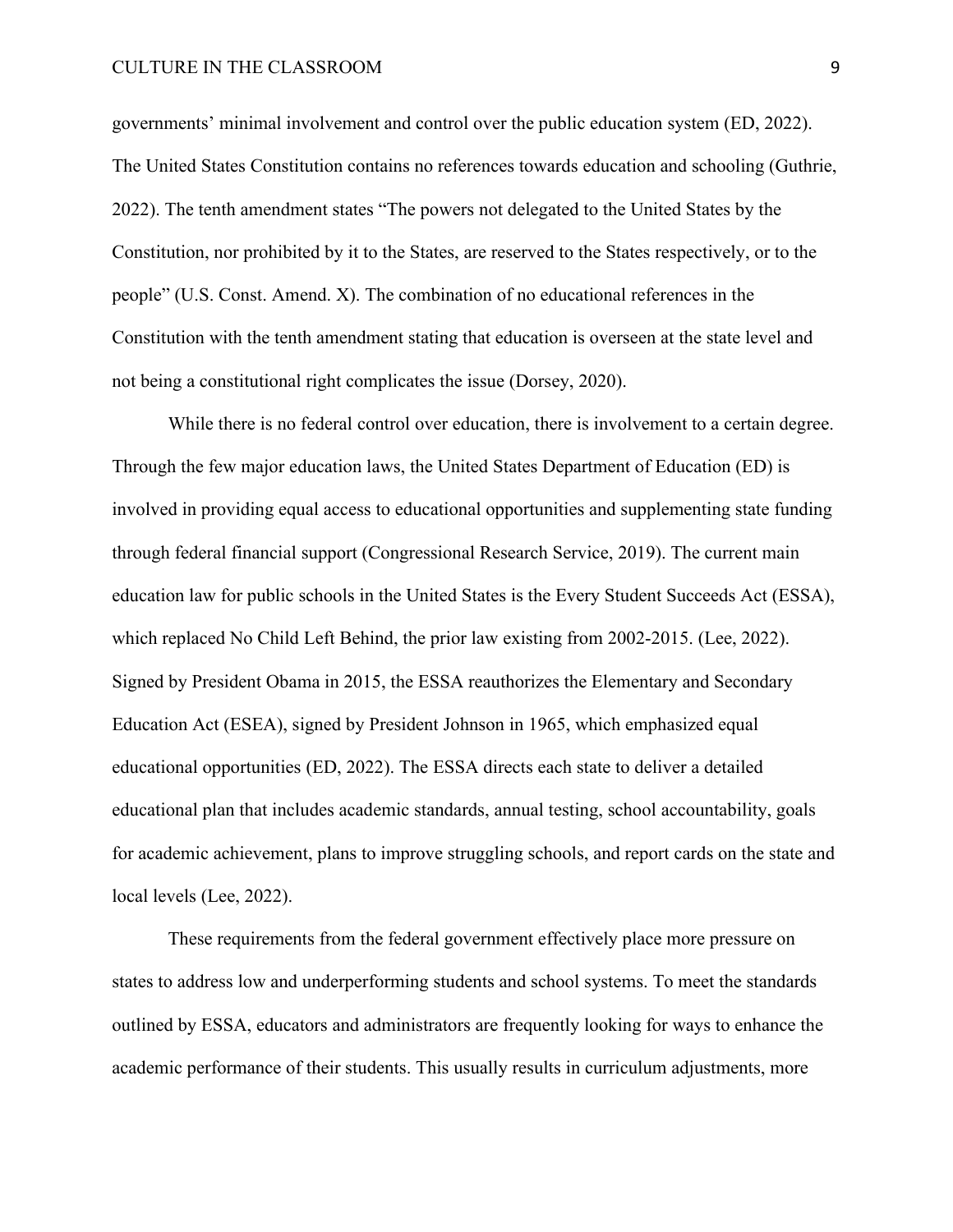#### CULTURE IN THE CLASSROOM 10

educational services being provided, and a surplus of accommodations being written. Since it is up to each state's jurisdiction on how they meet these requirements, inequities persist. For instance, allowing for varying accountability measures between districts and states can create unequal educational practices, resulting in uneven academic achievement rates of students (Gaille, 2019). While ESSA works to promote educational equity, following the footsteps of ESEA, the flexibility that is disposed to states through ESSA has resulted in loopholes being taken advantage of, requirements being ignored, and unfulfilled ownership from state educational departments (Forte, 2018). Bellwether Education Partners and the Collaborative for student success analyzed 17 plans that states had submitted to comply with ESSA. Findings show that not one of the 17 plans appropriately addresses how it will promote equity for students of color, low-income students, and other marginalized populations (Ramirez, 2017).

The inadequate plans delivered by states to promote equity show the harm being done to those that they were meant to assist: underperforming and underachieving minority and marginalized students. As a nation that is projected to be a majority-minority population by 2045 (Frey, 2018), school systems must be utilizing cultural differences as a tool to promote student success and approach the growing population of diverse students. This paper seeks to inform how a culturally inclusive curriculum can be utilized in schools as a tool to address the racial academic achievement gap, and further the success of all students.

#### **Literature Review**

Understandings and definitions of culture can vary. Merriam-Webster defines culture as the customary beliefs, social forms, and material traits of racial, religious, or social group (Merriam-Webster, 2021). Culture is mainly referenced when acknowledging ethnic or racial identities (Roberts, 2021). Within those groups are more characteristics that can define one's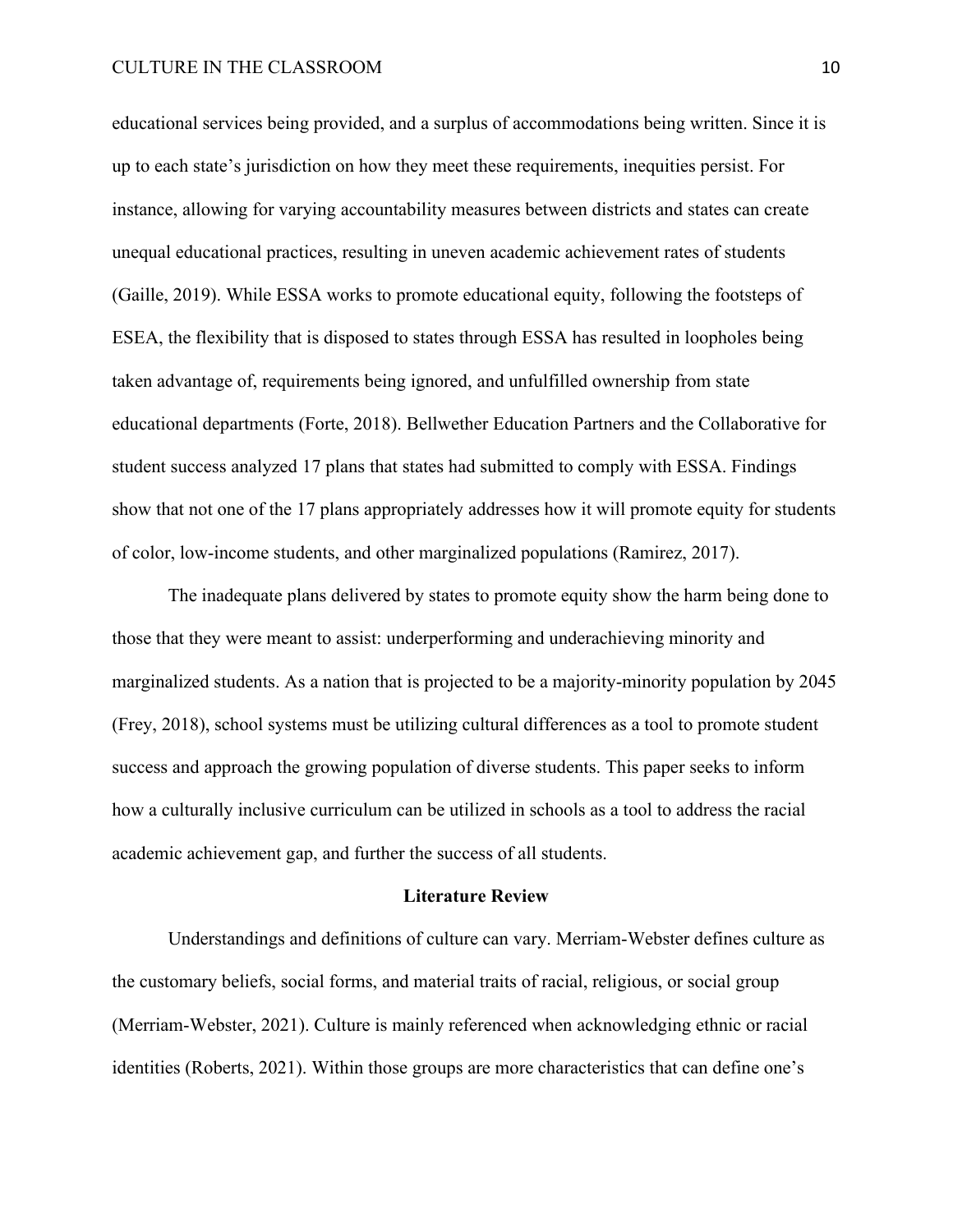culture, such as race, gender, sexuality, cognitive or physical abilities, and socioeconomic status. A child's culturally specific experiences are heavily influenced by their upbringing and have a large influence on creating their perception of the world (Dorsey, 2020). Understanding the roles that culture plays in a student's academic experience can assist educators in teaching towards their students' strengths and giving them more motivation and meaning to engage in the classroom (Roberts, 2021).

### **Culture Within Secondary Education Today**

While the population of the nation is transitioning to a majority minority, the public school system's educators are still predominantly white (Douglas et al. 2008). Therefore, cultural misunderstandings are more likely to occur, and traditional western epistemological practices can result in lower expectations for students of color (Douglas et al. 2008). During the 2017-2018 school year, 79 percent of public school teachers identified as white (Institute of Education Sciences, 2021). In comparison, of the 50.7 million students who were enrolled in public school during the 2017-2018 school year, 13.8 million were Hispanic, 7.7 million were African American, 2.7 million were Asian, and 2.1 million were of two or more races (Institute of Education Sciences, 2021).

Positive relationships result in higher levels of classroom engagement, a greater sense of belonging, and higher academic scores (The Education Trust, 2021). Cultural differences can greatly influence the relationships between teachers and their students, which play a key role in student success. If cultural barriers or misunderstandings between teachers and students are an obstacle, relationships can be harder to build, which harms the success of the student and a teacher's ability to connect with all members of their class (Douglas et al. 2008). Teachers can also utilize the diverse and unique backgrounds that students bring to the classroom to promote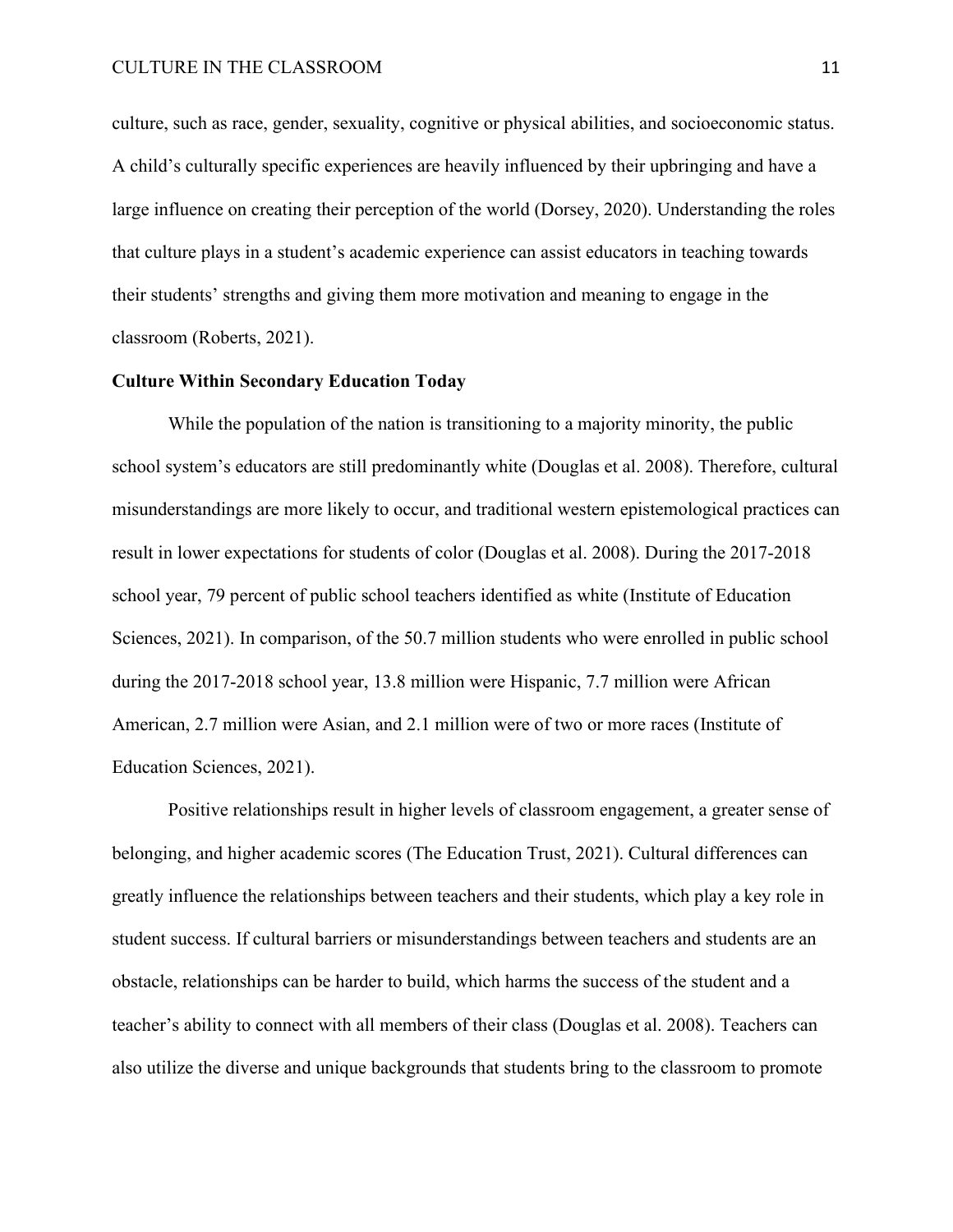positive attitudes towards diversity and inclusion, challenge racial injustices and prejudices, and be agents for social change (Roberts, 2021).

With new census projections indicating that the nation will become minority white by the year 2045 (Frey, 2018), promoting diversity along with culturally inclusive and accurate information in secondary education classrooms is a necessity. Adopting and implementing culturally inclusive curriculum (CIC) is a proven form of such. Utilizing CIC will assist educational systems in addressing and combatting the racial and cultural differences in classrooms, foster more positive relationships between educators and their students, engage all students with the classroom content, and better prepare students for success in an increasingly diverse world. Doing so would effectively work towards addressing and combatting the race based academic achievement gaps that continue to exist.

#### **Relevant Psychological Theories**

The role that culture plays in a child's or young adult's educational experience and attainment can be seen through well-known and respected theories such as sociocultural theory, created by Lev Vygotsky and constructivism, where Piaget is widely recognized as the founding father. Such theories emphasize how a student's perception and integration of their experiences influence knowledge construction (West Governors University, n.d.) and the role that social factors contribute to one's cognitive development (McLeod, 2020). Both theories have similar underlying themes such as an emphasis on student-led and student-focused learning, in contrast to more traditional and objectivist models (McLeod, 2020). These themes support the evidence showing that implementing CIC benefits the learning experience and academic achievement of all students.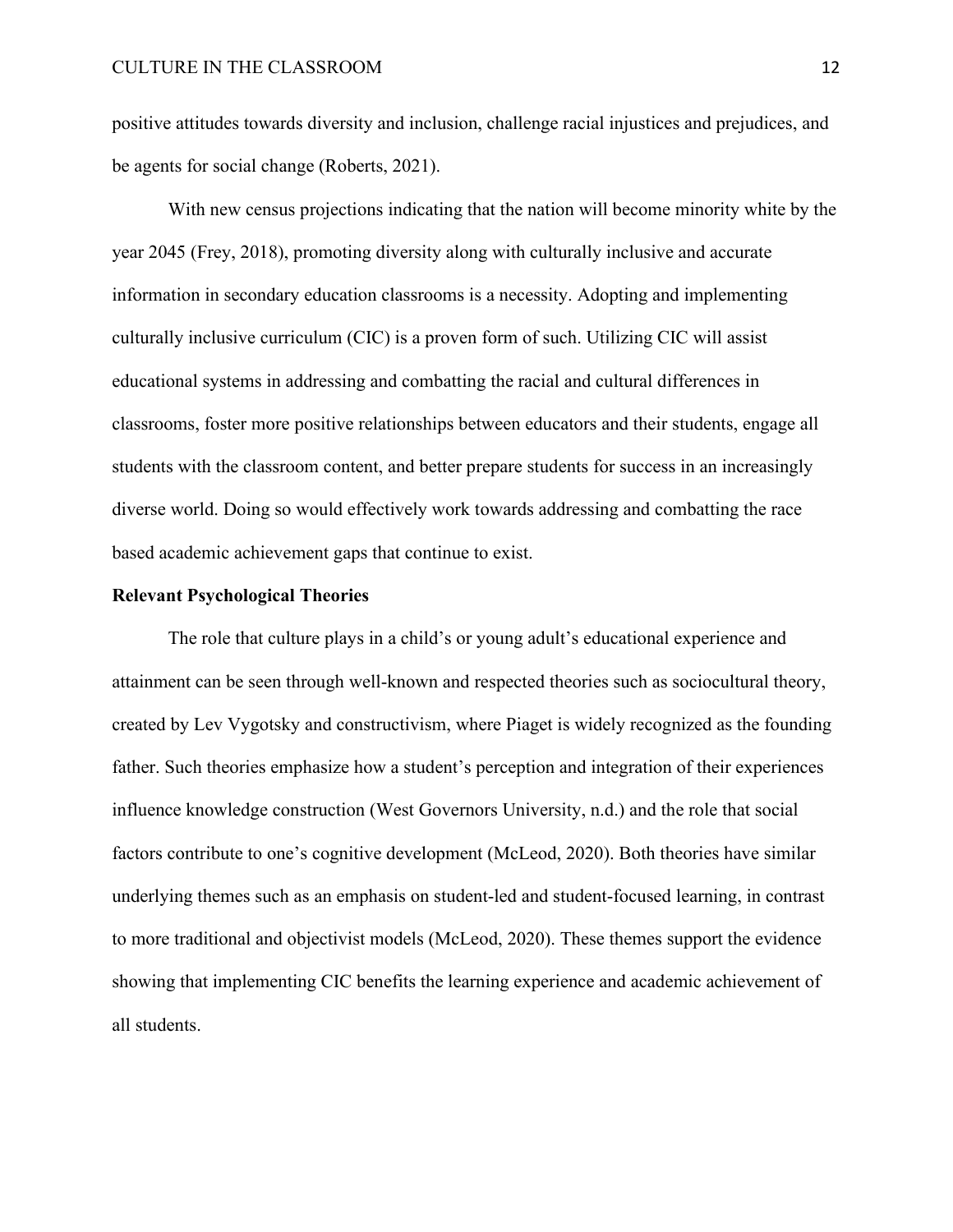Constructivism, stemming largely from Piaget's theory of cognitive development, is based around the idea that people are actively creating knowledge through experiences, largely from their experiences as a learner (University of Buffalo, n.d.). Within education, constructivism suggests that students don't passively absorb information, they construct knowledge by utilizing previous knowledge or experiences as a foundation (University of Buffalo, n.d.). A constructivism perspective of the classroom views the student as an active participant in the learning process, not a static recipient of information (WNET, n.d.). Specific principles of constructivism demonstrate the theories application to students in greater depth. Principles include prior experiences, beliefs, and insights being important foundations for learning, knowledge as a personal affair, and learning being contextual (West Governors University, n.d.). However, these principals are not strictly theoretical. Studies done in brain science and education concluded that building off a student's background knowledge shapes comprehension to a higher degree (Hammond, 2014), supporting Piaget's constructivism principal that students process information better when it is connected to knowledge they already have. Research supports other principals of constructivism, such as knowledge being personal. Constructivists argue that since learning is based on your own experiences and beliefs, it is a personal experience (West Governors University, n.d.). To allow a student's learning experience to be more naturally personable, materials and assignments that accurately reflect their background and personal experiences are necessary. Scientific studies show that incorporating such assignments result in a more engaged and meaningful learning experience (Muniz, 2019).

Written by Lev Vygotsky, sociocultural theory places strong emphasis on the role social interactions has on cognitive development (McLeod, 2020). Vygotsky's theory views human development as a social process, where children obtain cultural values and beliefs through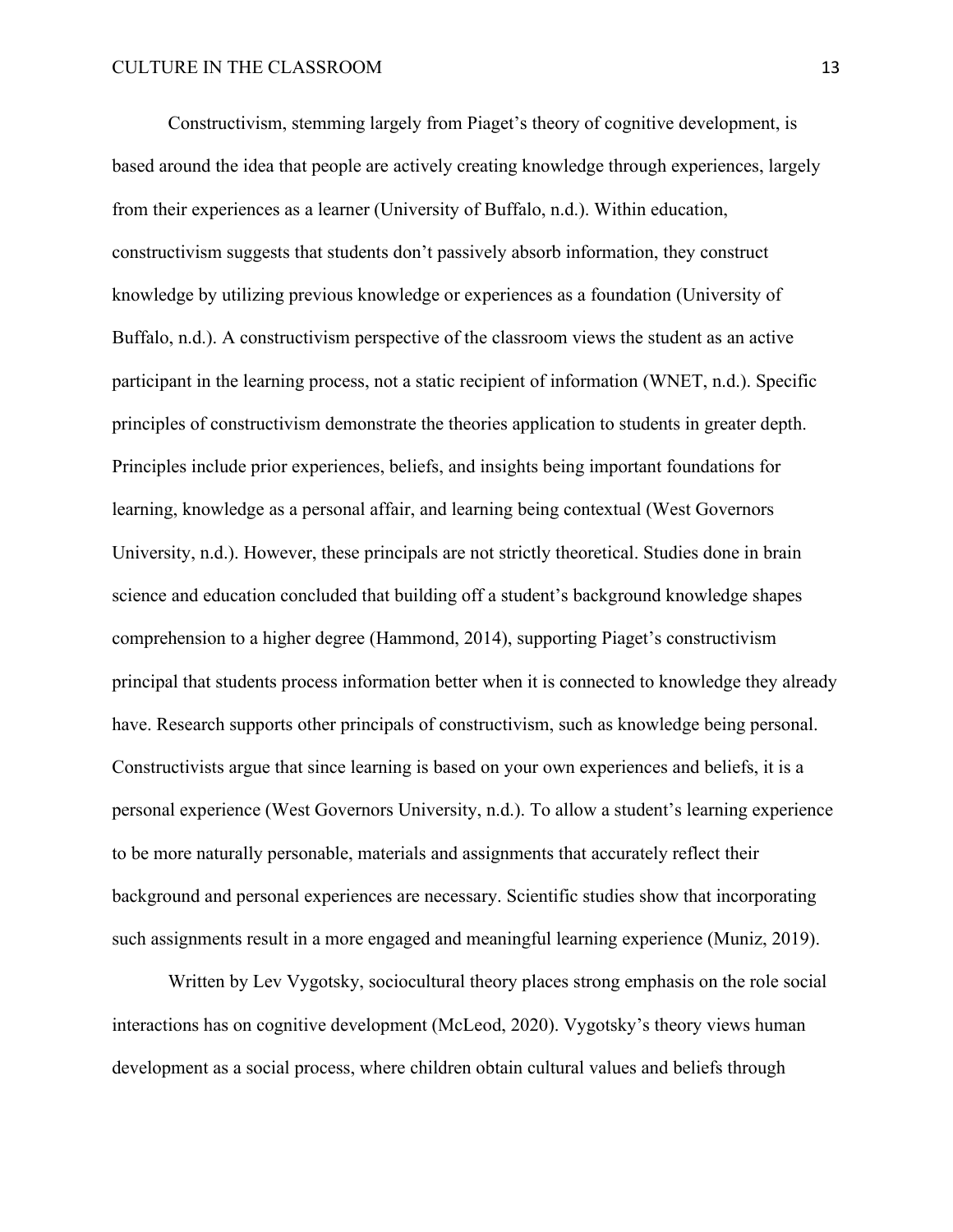communicating with more developed members of society (McLeod, 2020). The theory can be broken down to two main aspects, social interaction that leads to cognitive integration, and the zone of proximal development (Vygotsky, 1978). The first aspect, social interaction to cognitive integration, begin as inter-psychological through social experiences and become intrapsychological as amalgamation of information occurs in the mental structure (Vygotsky, 1978). Prior cultural experiences that have an influence on a child's cognitive development and the tools of intellectual adaptation that have been provided through their initial sociocultural environment often go unaddressed (McLeod, 2020). The second aspect of the theory, one of Vygotsky's most widely recognized concepts, is the zone of proximal development, which Vygotsky defines as:

"the distance between the actual developmental level as determined by independent problem solving and the level of potential development as determined through problemsolving under adult guidance, or in collaboration with more capable peers" (Vygotsky, 1978, p. 86).

Classroom applications of sociocultural theory are typically seen through practices relating to the zone of proximal development, such as scaffolding techniques, which simplify the role of the leaner but not the task required of them (Slavin, 2006). Differentiating from Piaget's mindset that a child's development must precede their learning, Vygotsky argues that you need to reference the social and cultural contexts imbedded within a child before you can understand their development as an individual (McLeod, 2020). The social and cultural contexts in an individual appear largely from language, Vygotsky's basis for social interaction. External, egocentric, and inner speech play key roles in organizing thoughts, interpreting meanings, and internalizing cultural beliefs (Kurt, 2020). Sociocultural theory views learning and culture as dependent on each other. Through active engagement with their environment, Vygotsky suggests that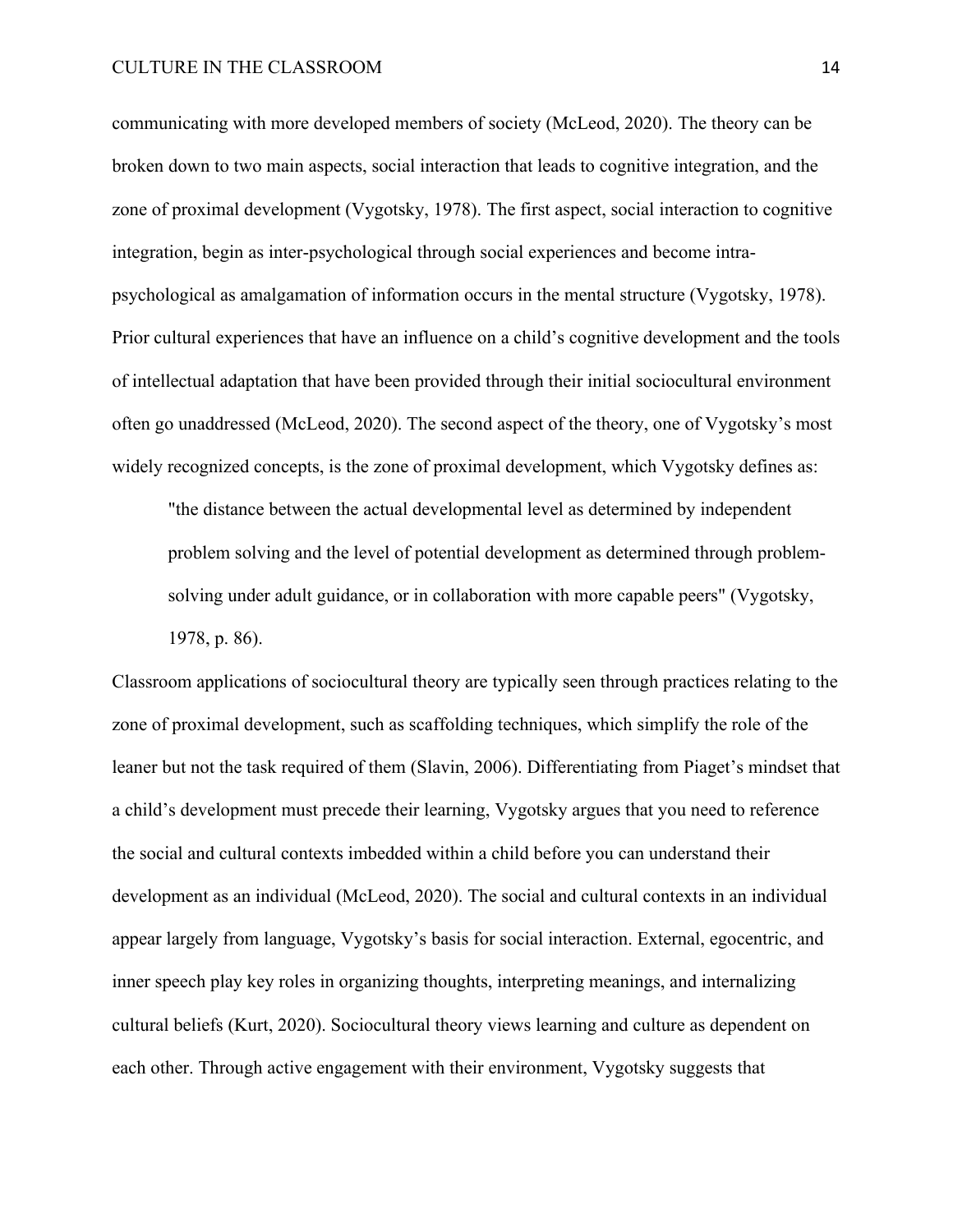individuals conform their behaviors and internalize their morals and ethics to those that are deemed acceptable by society or a community to achieve a sense of belonging (Kurt, 2020).

The psychological theories put forth by Piaget and Vygotsky illustrate approaches to teaching and learning that make the classroom more student-centered. They address how prior knowledge, experiences, values, and beliefs play important roles in cognitive development. While not explicitly stating or citing CIC, the suggestions provided by both psychological theories support its implementation within secondary education.

#### **Forms and Methods of Implementation**

Culturally inclusive curriculum can be used in many forms, but its foundation remains the same. Core components consist of acknowledging the legitimacy of different cultural backgrounds, connecting personal experiences with learning, using teaching strategies that connect with all students, encouraging students to value their culture, and incorporating materials that speak to diverse backgrounds (Ed Tennessee, n.d.). These components can be reflected through a wide range of educational practices and can be adjusted to best meet the needs of the students and classroom.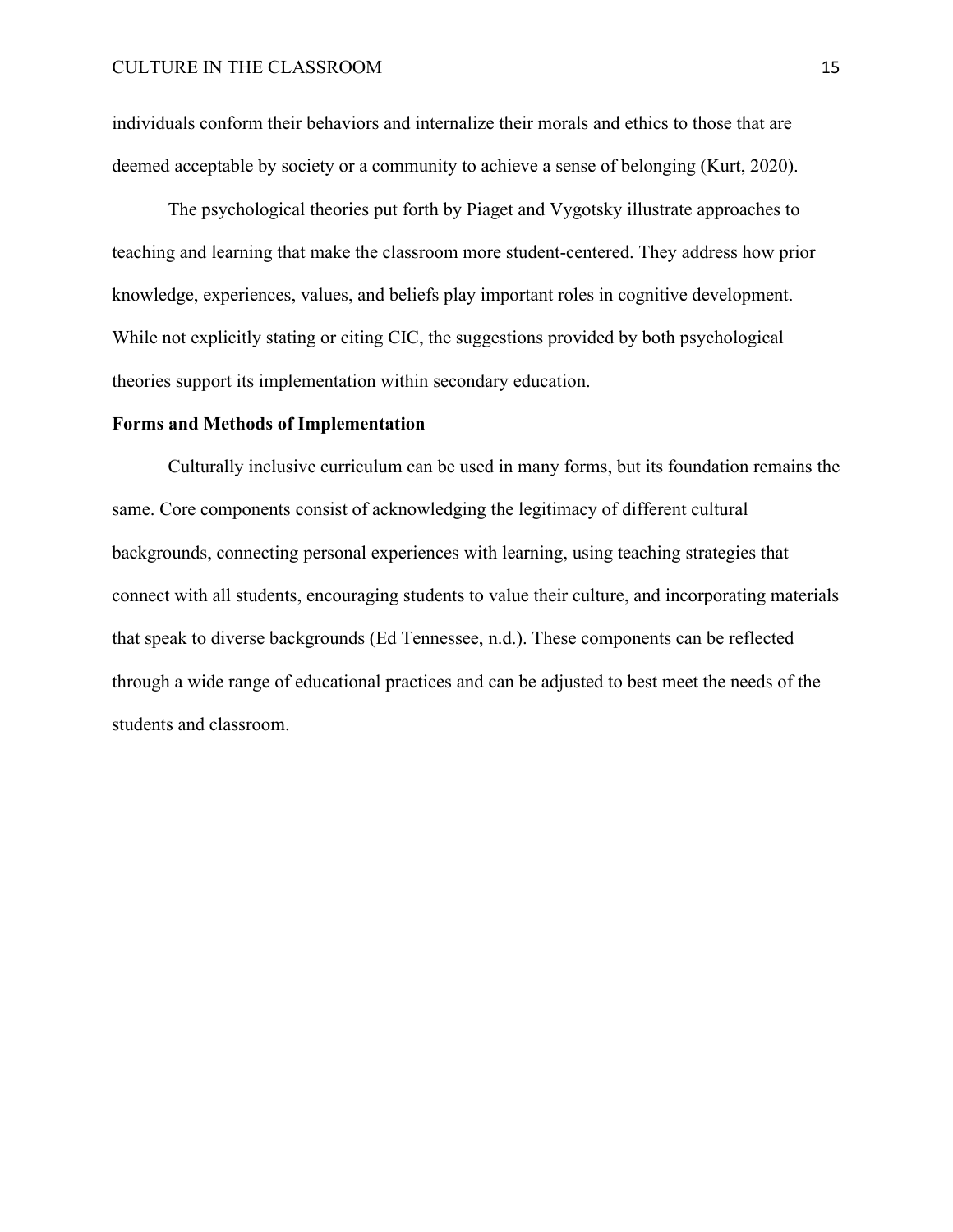#### **Figure 1**

*Elements of Culturally Inclusive Curriculum*



BARKER, M., FREDERIKS, E. & VISIT, F. B. (N.D.) DESIGNING CULTURALLY INCLUSIVE LEARNING AND TEACHING ENVIRONMENTS - CLASSROOM STRATEGIES. GIHE GOOD PRACTICE RESOURCE BOOKLET

To assist with more in-depth personal connections being made between students and their teachers, demonstrating an open flow of communication for the classroom is a useful tool. By using questionnaires, surveys about learning styles, strength tests, or open classroom discussions about past learning experiences, students will feel more valued and respected. (Guido, 2017). The sense of value will allow them to place more trust in their educator and help build a positive relationship. Building relationships between teachers and students early on helps educators best accurately represent all students in the classroom, which can be a large contributing factor to their academic success (Darwis et al, 2015).

Representation in classroom curriculum has a significant impact on the motivation and involvement of students in school. For children and young adults, what they see shapes how they perceive themselves and the world around them (Thomas, 2016). To encourage and address accurate positive cultural representations in the classroom, educators can use strategies such as materials that show positive examples of diverse backgrounds or using incorporating specific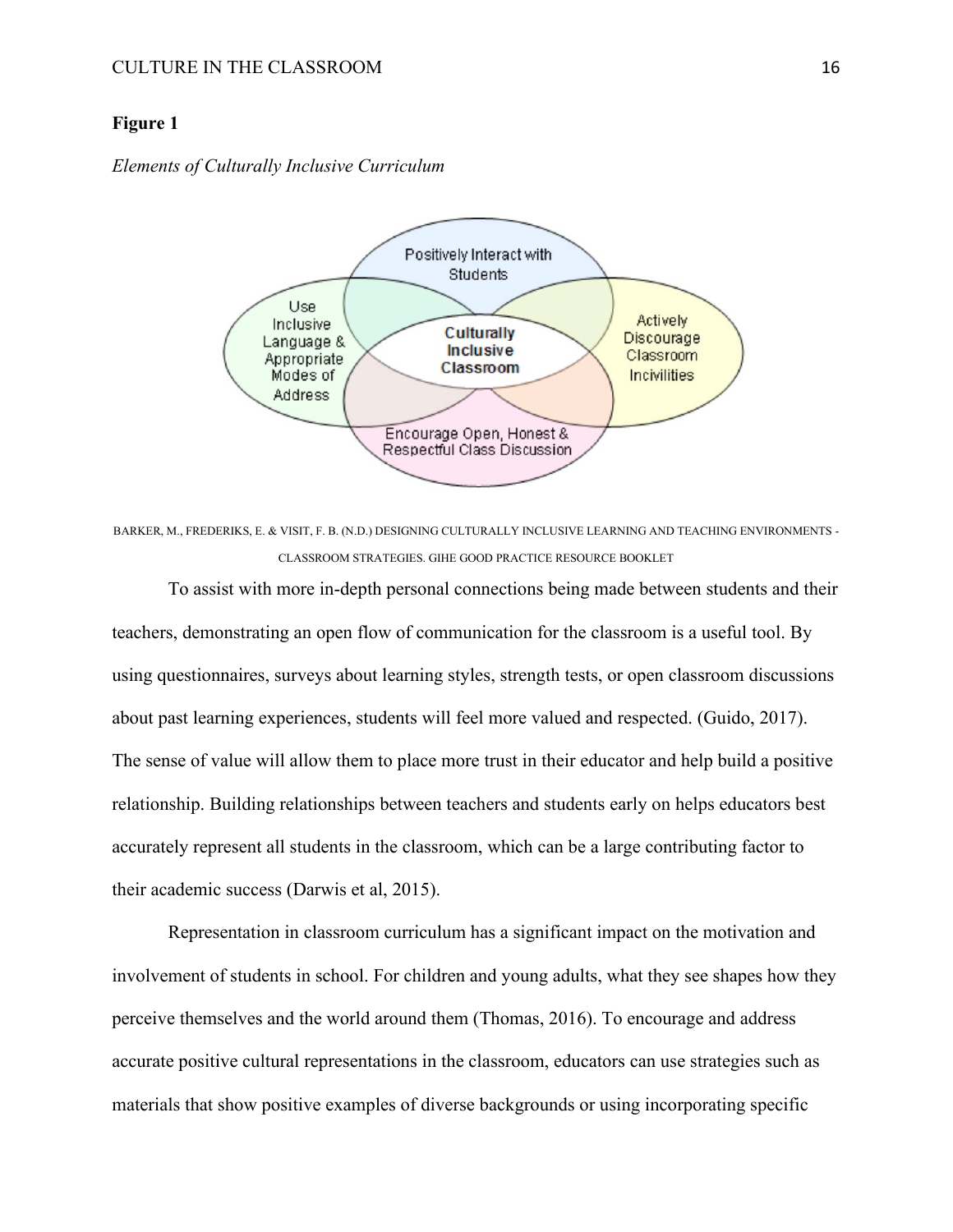areas of community that the students or school is within to bring real life examples into the classroom (Thomas, 2016). Culturally relevant word problems are a specific example of how culture can easily be incorporated into classroom teachings. The Canadian Center for Science and Education conducted a study in 2015 that examined the use of contextual learning strategies in mathematics (Darwis et al, 2015). By incorporating student names, personal interests, and culturally specific references in the math word problems, test score of the study subjects increased by 44% (Darwis et al, 2015). By using vocabulary that is specific to students within the material that they are learning, the researchers and teachers also increase student motivation and activity within mathematics classroom sessions (Darwis et al, 2015). These results show how CIC can positively influence more than academic scores.

Representation through classroom materials is a proven way to promote student engagement and academic success. The best form of representation is when students feel reflected through their classroom facilitator. A 2015 study conducted by Economics of Education Review investigated the effect of own-race teachers on academic achievement (Egalite et al, 2015). They discovered that students, especially those that are low performing, exhibit more engagement and motivation when working with an educator of the same race. With most public secondary educators identifying as white, it can be difficult to provide that sense of representation to minority students (Institute of Education Sciences, 2021). To combat this difficulty, finding times in the curriculum to use external guest speakers who may better connect with the backgrounds of diverse students can help give them that additional sense of motivation and engagement (Guido, 2017).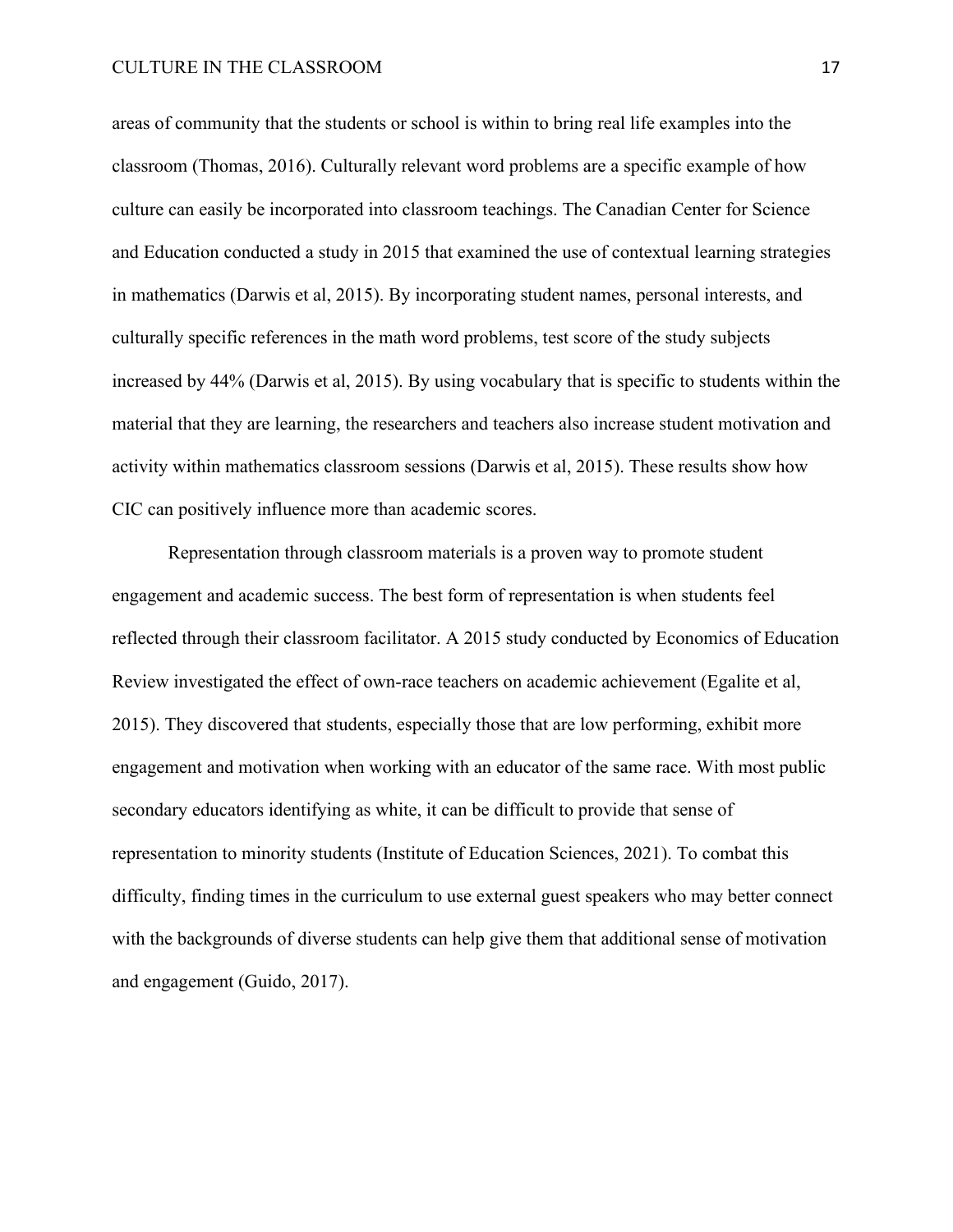#### **Visible and Measurable Benefits**

When a student can connect to a reading on a personal level, it helps them feel like they belong to the classroom which, for them, is their social group (Gonzalez, 2019). Individual identities within a social group have a substantial influence on the psychological and neurological reactions in the brain (Rock, 2009). Students have a strong urge to feel heard and seen within their classroom. This helps them feel validated within their social group. Culturally relevant stories provide them with the sense of validation and inclusion which positively impacts their academic success (Gonzalez, 2019).

Within the classroom, utilizing resources and real-life examples that speak to diversity are useful in challenging and addressing stereotypes, and avoiding systemic prejudice. Using culturally inclusive resources gives students equal opportunity and helps provide them with a least restrictive environment to learn. (N.S.W. Government, 2020). Providing culturally inclusive curriculum allows marginalized and minority students to connect with the content that is being delivered by seeing themselves represented. Incorporating curriculum that represents all cultures accurately and appropriately can combat the lack of self-representation that students of a minority population may see or feel when entering a predominantly white classroom in a school with predominantly white teachers (Beach, 2021). Teaching curricula that speak to all cultures helps the teachers better understand and acknowledge the differences that make each student unique (Johnson, 1997). A similar impact is left on students. Learning about diverse backgrounds and the cultural traditions or beliefs of their peers provides them valuable life lessons around equality, justice, and equity (Seop, 2020).

At a middle school in San Bernardino, California, which is largely populated by African American and Latino students, a middle school ELA teacher, Vanee Matsalia, collaborates with a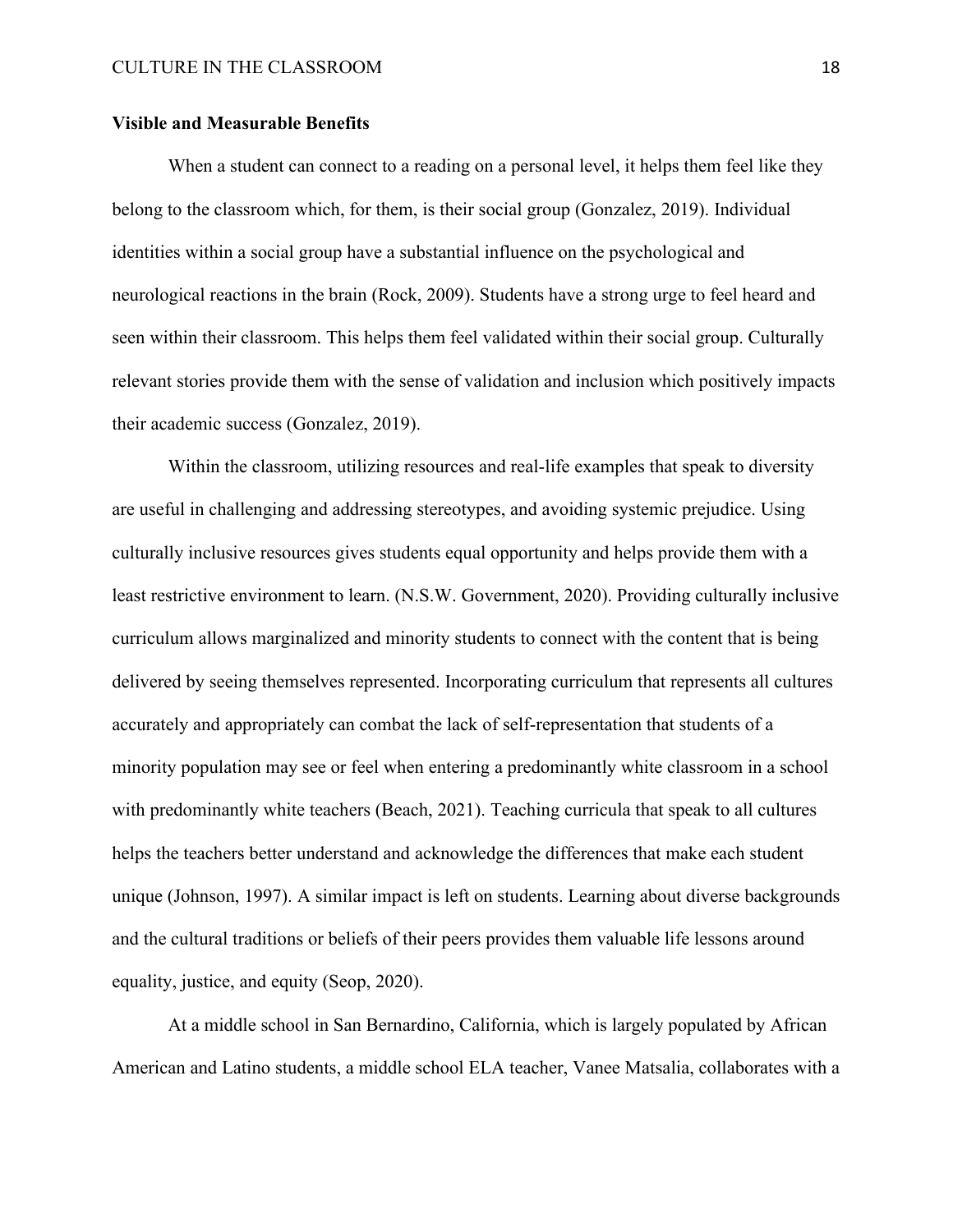history teacher to co-teach units that accurately depict historical stories of the United States. While creating and delivering an assignment on Christopher Columbus, one that traditionally excludes the horrific acts committed towards indigenous people, students expressed their shock as they learned a more accurate depiction of certain historical events. Others expressed excitement:

"After a recent assignment on Christopher Columbus's expedition to the New World, a student approached eighth-grade teacher Vanee Matsalia after class. The girl, whose family is from the Caribbean, told Matsalia that the lesson was the first time she had heard her people mentioned in school. "'I can't wait to go home and tell my dad—he's going to be so excited, but so angry when he finds out what happened,'" Matsalia remembers her saying, referring to Columbus and his fellow colonizers enslaving and killing many of the indigenous people they encountered when they landed. "I hear from students all the time, 'Why have I never seen this before?' They are often in shock," said Matsalia of the course. "The lessons resonate when connected to something students can belong and respond to." (Korbey, 2018).

Self-representation in literature helps students engage on a deeper level (Gonzalez, 2019). A 2017 study investigated the influence of multicomponent, supplemental intervention on reading fluency levels of African American students from an urban school district by utilizing repeated readings and culturally relevant stories (Bennett et al., 2017). The researchers utilized an intervention method with an additional probe experimental design to assess the success rate of repeated readings and culturally relevant stories on seven African American second grade students. Thirty culturally relevant stories were created, and students were assessed on their correct words per minute (CWPM) along with an oral reading fluency test (ORF). All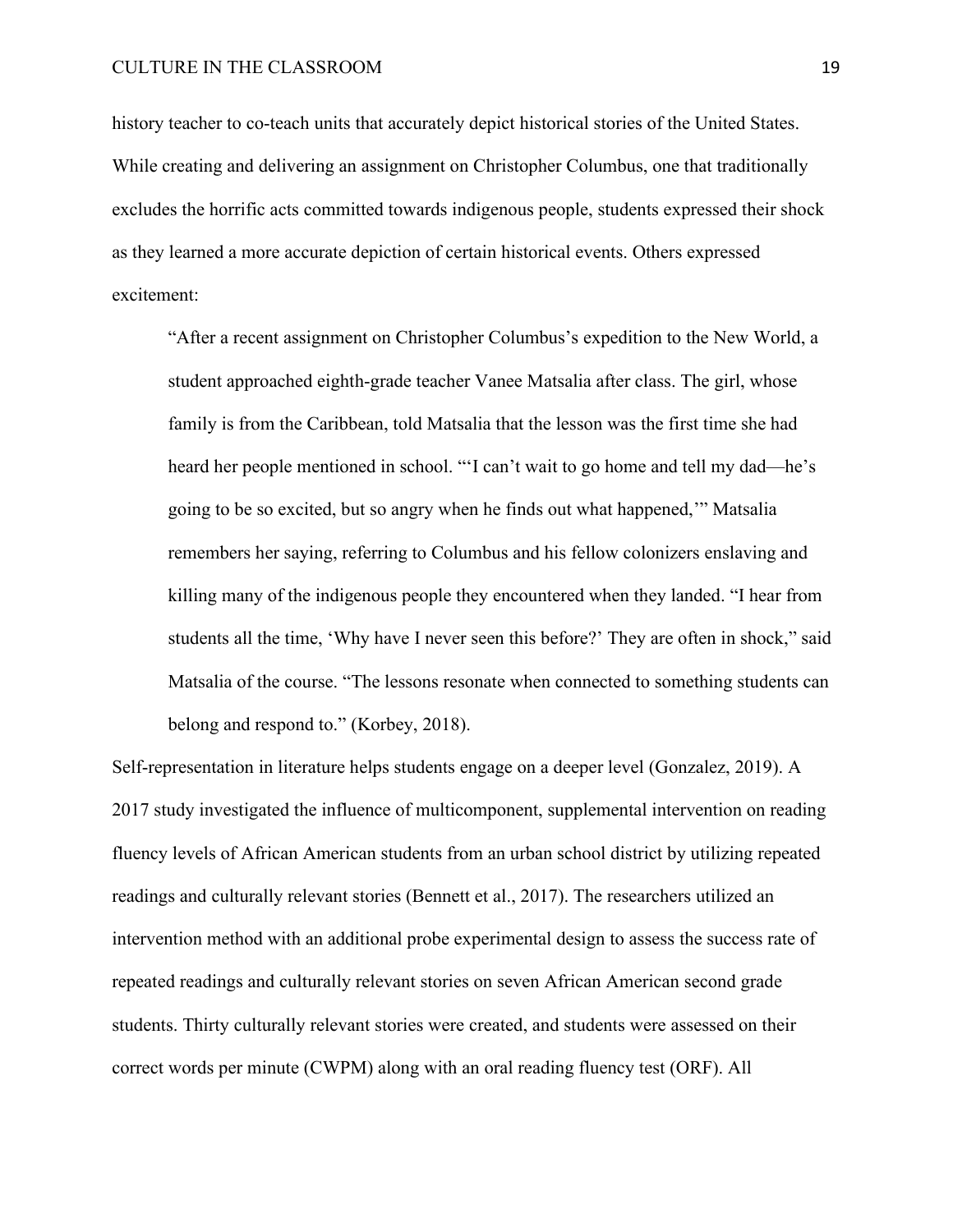#### CULTURE IN THE CLASSROOM 20

participants increased their CWPM and ORF after their experience of reading culturally relevant stories. Improvements ranged from 38% to a staggering 306%. (Bennett et al., 2017). The higher fluency rates resulted in students being able to better understand the content of the passages. Participants also reported feeling more motivated and interested in the readings. The findings of the study emphasize the benefits of providing students material where they can see themselves reflected.

A 1992 theoretical framework by Gloria Ladson-Billings introduced culturally responsive pedagogy from her extensive research on effective teachers of African American students and analyzing academic studies that explored ways to incorporate culture within classrooms to address low academic scores from students of color (Ladson-Billings, 1995). She encourages teaching to the whole child, recognizing diversity among students, and using the cultural knowledge and experiences that each child brings with them (University of Northern Iowa, n.d.) Utilizing prior studies and explorations, Ladson-Billings identifies areas that need to be addressed or expanded to continue the push in addressing academic success for students of color:

"A next step for positing effective pedagogical practice is a theoretical model that not only addresses student achievement but also helps students to accept and affirm their cultural identity while developing critical perspectives that challenge inequities that school (and other institutions) perpetuate. I term this pedagogy, culturally relevant pedagogy" (Ladson-Billings, 1995, p.469).

Inspired to challenge deficit paradigms that heavily influenced perceptions of African American students, Ladson-Billings adopted a paradigmatic shift by studying teachers who exhibited success teaching African American students. Her study, beginning in 1988 and lasting over the course of roughly two years, observed eight elementary school teachers in Northern California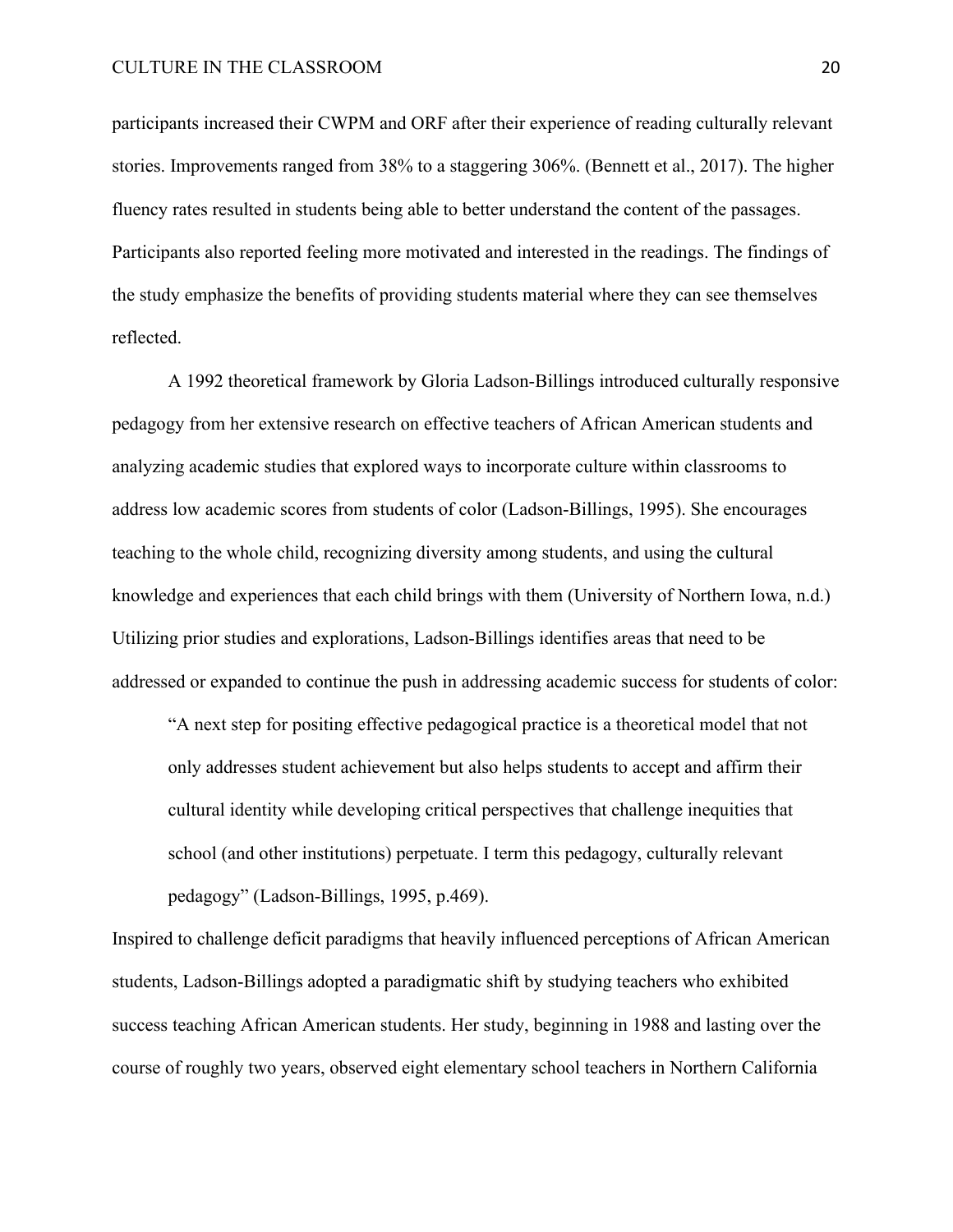who were identified as successful teachers of African American students (Ladson-Billings, 1995). Through her observations, she saw that when there was incorporation of cultural excellence within the classrooms, students exhibited interpersonal relations; supported and encouraged others; and fostered an academic community (University of Northern Iowa, n.d.). The theory of culturally relevant pedagogy has three main criteria: the production of academically achieving students, developing students' cultural competence, and teaching students to understand and challenging social issues. Along with that are three broad conceptions- regarding self and others, social relations, and knowledge- in which culturally relevant pedagogy is distinguishable (Ladson-Billings, 1995). The perspective that Ladson-Billings adopted to challenge deficit paradigms resulted in her more student-centered theoretical framework to teaching. Placing an emphasis on the teacher's role in the classroom, culturally relevant pedagogy notes the presence of initial cultural biases in educators. Through selfexplorations and increasing knowledge of diverse cultures, educators can be better prepared and willing to utilize existing classroom cultural differences to create a representative and welcoming learning environment for all students (Lynch, 2016).

Culturally inclusive curriculum has the capacity to influence students in all subjects, not just those relating to literature. Rebecca Powell (2016) utilized a mixed methods study to examine the effectiveness of culturally responsive instruction (CRI). Using a culturally responsive instruction observation protocol (CRIOP), she collected data on student achievement scores from classrooms where teachers utilized CRI from the three training sessions that they were provided before the school year began and compared it among those that did not (Cantrell, 2016). Students who experienced CRI reported higher achievement scores in reading and math than those who did not. The data reported mean scores on reading tests for students who received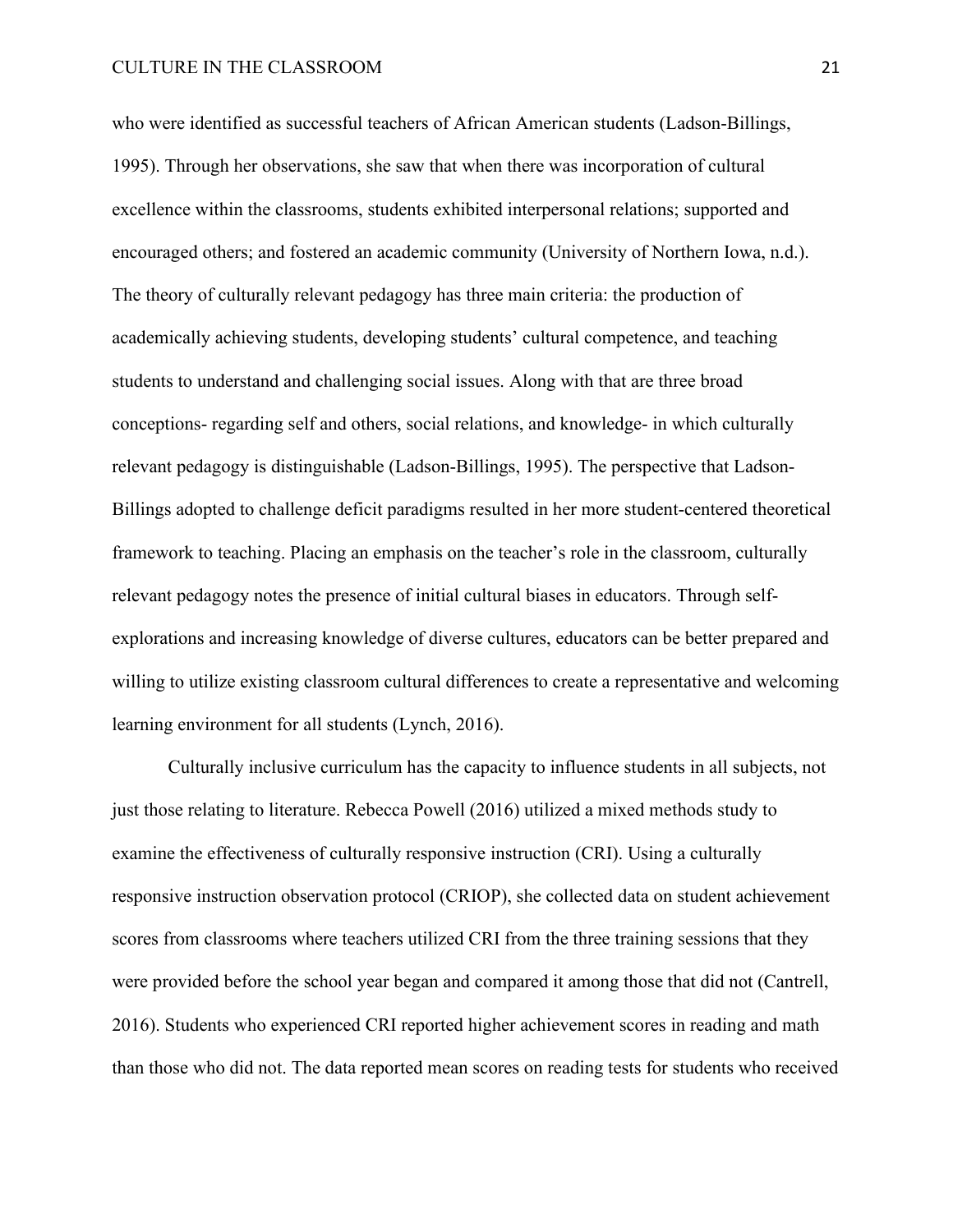no CRI to be 173.423 while those receiving CRI had a mean score of 176.129. Similarly, math tests reported mean scores of 176.817 for receiving no CRI and a mean score of 181.936 for those with CRI.

Culturally inclusive curriculum benefits all members of the classroom, including the educators. At large, it promotes and fosters relationships among students and families, provides students with a larger voice and creates a greater acceptance of diversity (N.S.W. Government, 2020). Creating multicultural awareness encourages acceptance and helps students succeed while preparing them to thrive and grow in a world that is becoming more and more diverse. (Drexel University). It also allows teachers to better connect and address the needs of their students.

The interactions that students have with teachers play influential roles in their ability to succeed academically. For students, having a positive relationship with their teacher results in a higher potential for academic and social achievement (Dorsey, 2020). Cultural differences between teachers and their students can make it difficult to build those positive relationships. Teachers who lack an understanding on or have minimal education on multicultural backgrounds often have lower expectations for students from diverse backgrounds (WNET, n.d.). A study by Monica Rosalina Medina Jimenez (2014) explored South Texas school teachers' perspectives on multicultural education. She reported evidence on questions with respect to the implementation and benefits of multicultural education, along with multicultural education as a need. Participants expressed benefits such as promoting appreciation of cultural diversity and a greater sense of self, to one of the largest benefits: a vast majority of students becoming more academically successful (Johnson, 1997). Participants also emphasized the impact that delivering multicultural education has on them as professional educators. Incorporating teachings that represented diverse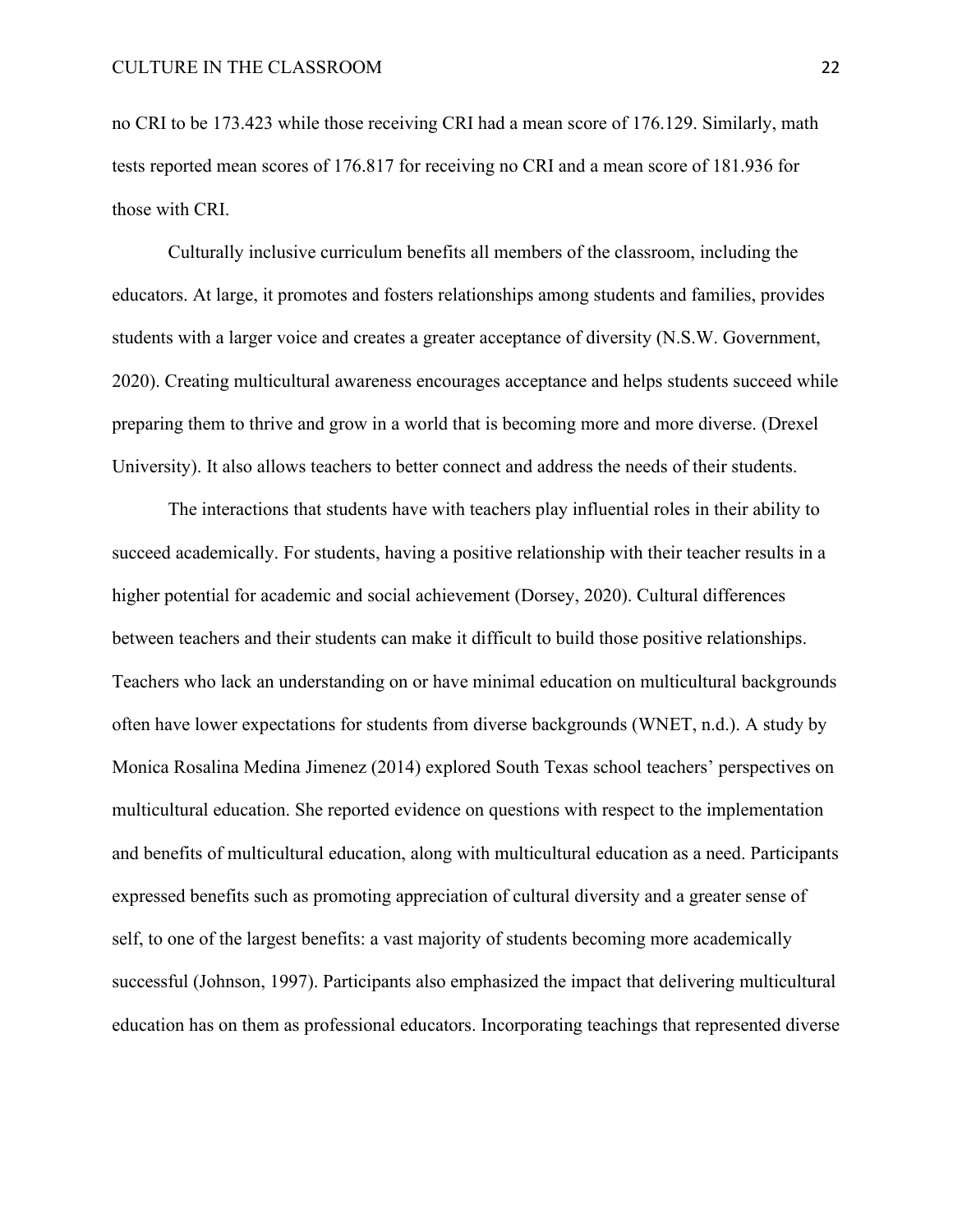students within their classrooms helped those teachers better understand and connect with their students and help them succeed (WNET, n.d.).

#### **Barriers of Implementation**

Even with the identified and researched benefits of incorporating culturally inclusive curriculum within secondary education classrooms, there is still resistance. Political agendas, individual beliefs, and educational requirements create barriers for school systems to formally incorporate lessons that represent all cultures. While great strides have been taken in creating and implementing culturally inclusive curriculum, school districts are still met with challenges when attempting to incorporate culturally inclusive curriculum into their school districts.

A 2021 survey of American educators, created by Educators for Excellence, examined the influence that recent global and national events, such as COVID-19 and events of racial injustice, have had on the education system (Educators for Excellence). When answering questions addressing racism, 62% of teachers reported being concerned about systemic racism. Concerns towards systemic racism from those working in schools with a majority students of color reported a higher result of 72%. Even though many respondents expressed concern, only 30% reported any guidance or resources received from administration or district leaders to address racial justice. Seventy-eight percent of teachers did report that they found it increasingly important for civil rights protections for students and teachers to be provided from the U.S. Secretary of Education (Educators for Excellence, 2021). While the nation's educators illustrated the need for more culturally responsive teaching and curricula to combat the ongoing racial injustices, barriers still exist.

Factors contributing to the opposition of culturally inclusive curriculum include political conservatism, religiosity, nativism, perspectives on diversity, income, and gender (Johnson,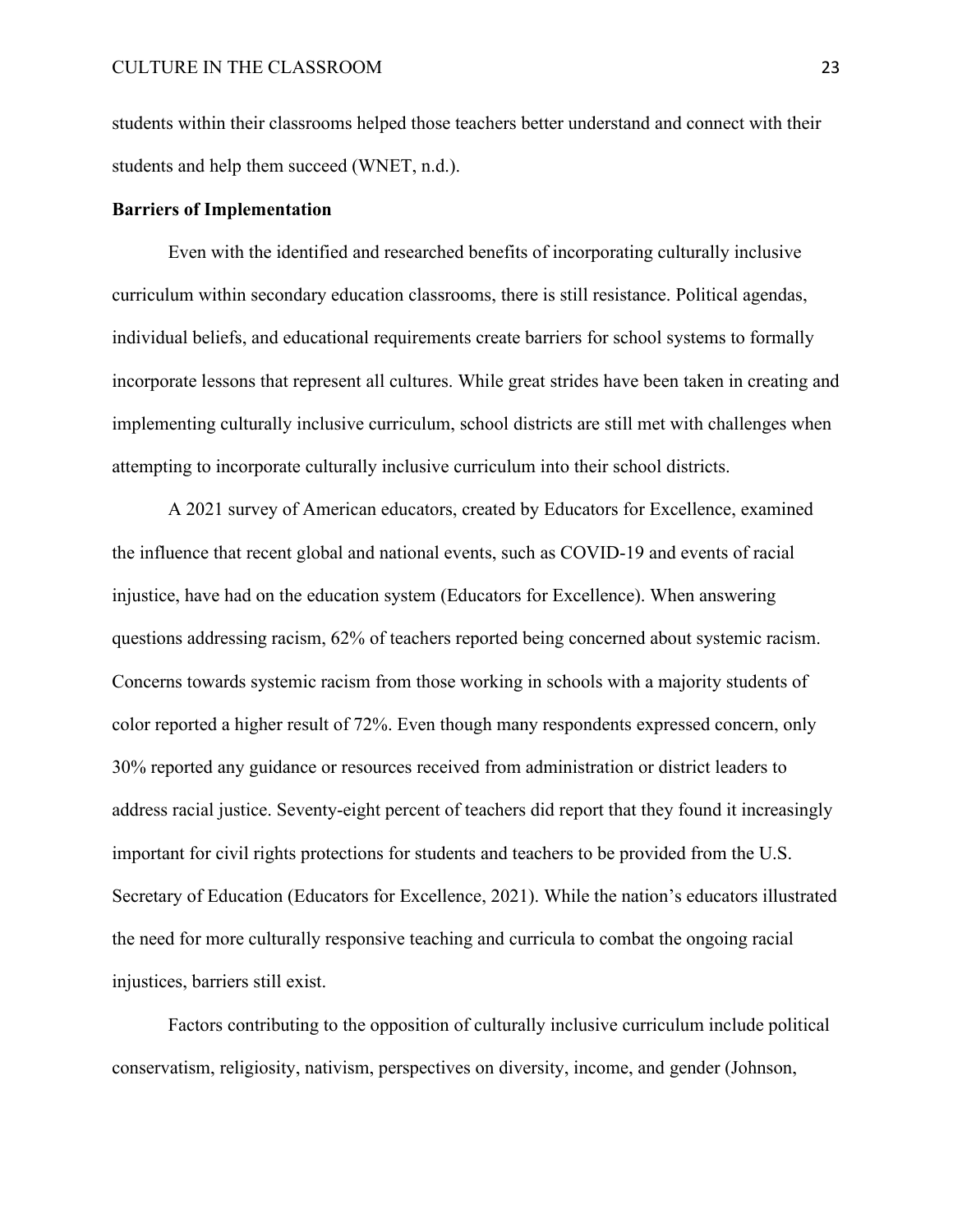1997). Promoting ideologies that do not conform with traditional teachings or mentalities has been at the forefront of recent educational debates. With 16 states having promoted or enacted policies prohibiting educators from examining and teaching past or current topics surrounding racism, (Foundations for a Better Oregon, 2021) cultural representation within classrooms is sure to suffer. In May of 2021, Republican Governor Bill Lee signed a measure into law that bans educators from teaching certain concepts of racism in public schools, with repercussions including loss of state funding (Kruesi, 2021).

"We need to make sure that our kids recognize that this country is moving toward a more perfect union, that we should teach the exceptionalism of our nation and how people can live together and work together to make a greater nation, and to not teach things that inherently divide or pit either Americans against Americans or people groups against people groups," (Kruesi, 2021).

Accurately teaching about historical events and appropriately incorporating cultural references into curriculum and classroom environments connect educational material to a student's personal experiences or cultural history (Foundations for a Better Oregon, 2021). As states pass legislation prohibiting the teachings of historical and present-day racism, marginalized students will suffer, as they will be less represented in the classroom and may draw inaccurate representations of their ethnicity's role in the nation's history (Sawchuk, 2021). Culturally inclusive curriculum recognizes and educates students on diversity and promotes individual success by making all students feel represented in what they are learning (Roberts, 2021). States' sweeping bans on educational materials discussing racism has made it increasingly difficult for educators to include teachings on different cultures that are present in their classrooms.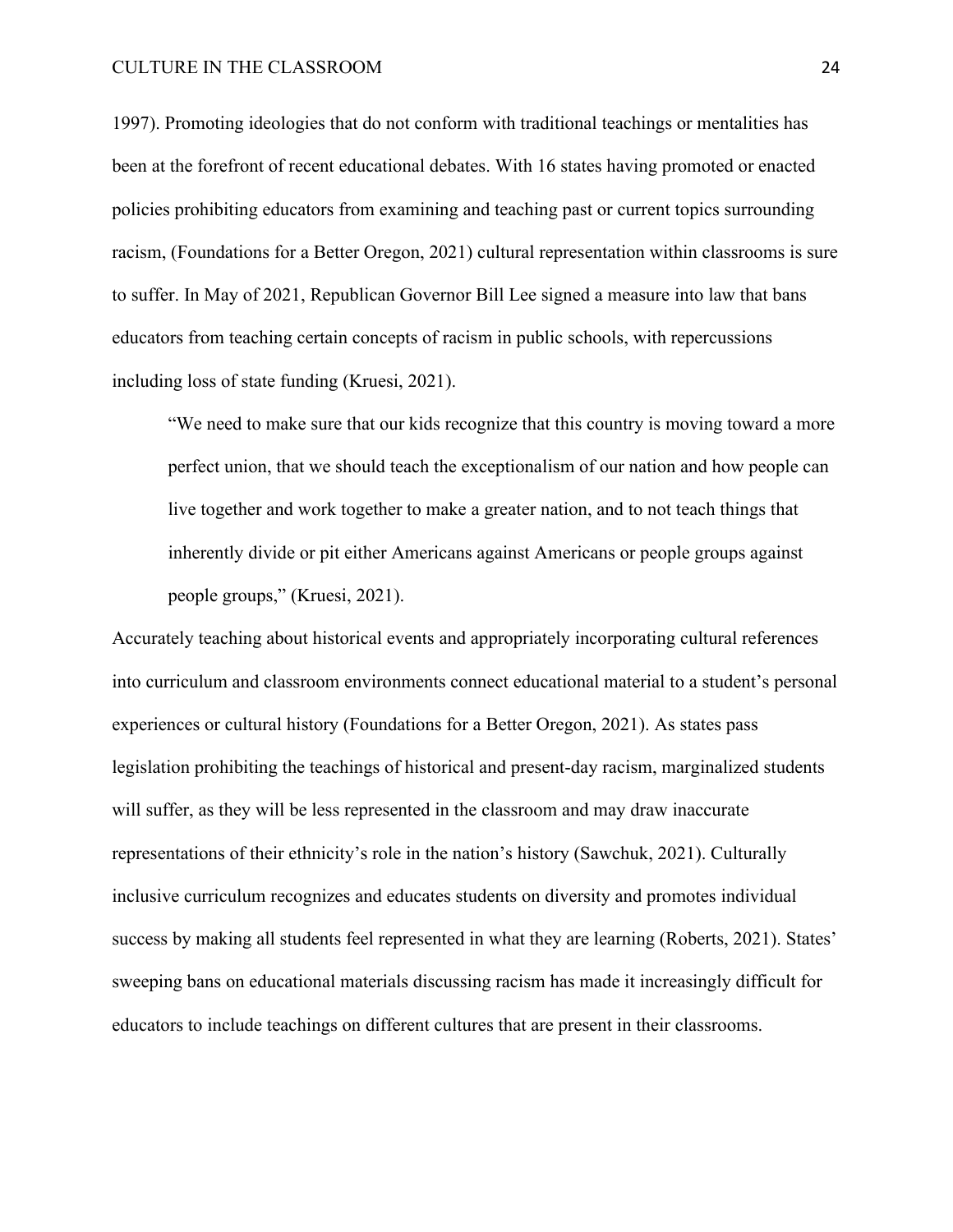#### **Data Analysis**

Research on the secondary education system of the United States produces data that emphasizes two main things: the glaringly consistent educational achievement racial gaps in public schools and the usage of culturally inclusive curriculum to combat these gaps. Exploring data on the relationship between the federal government and individual states when it comes to education gives more insight and explanation as to why these racial gaps persist.

As the racial and ethnic diversity of the United States continues to increase (Jensen et. al, 2021), as does the educational system. The changes to racial and ethnic demographics in American society has a parallel effect on schools. In 2014, the majority of students in America's public schools were no longer white (Fay, 2018), reflecting the racial and ethnic changes seen in society. The enrollment rates in public schools highlights the societal shift towards traditionally minority populations becoming the majority.

#### **Figure 2**



*Comparing public school enrollment rates by race in the year 2000 and 2018*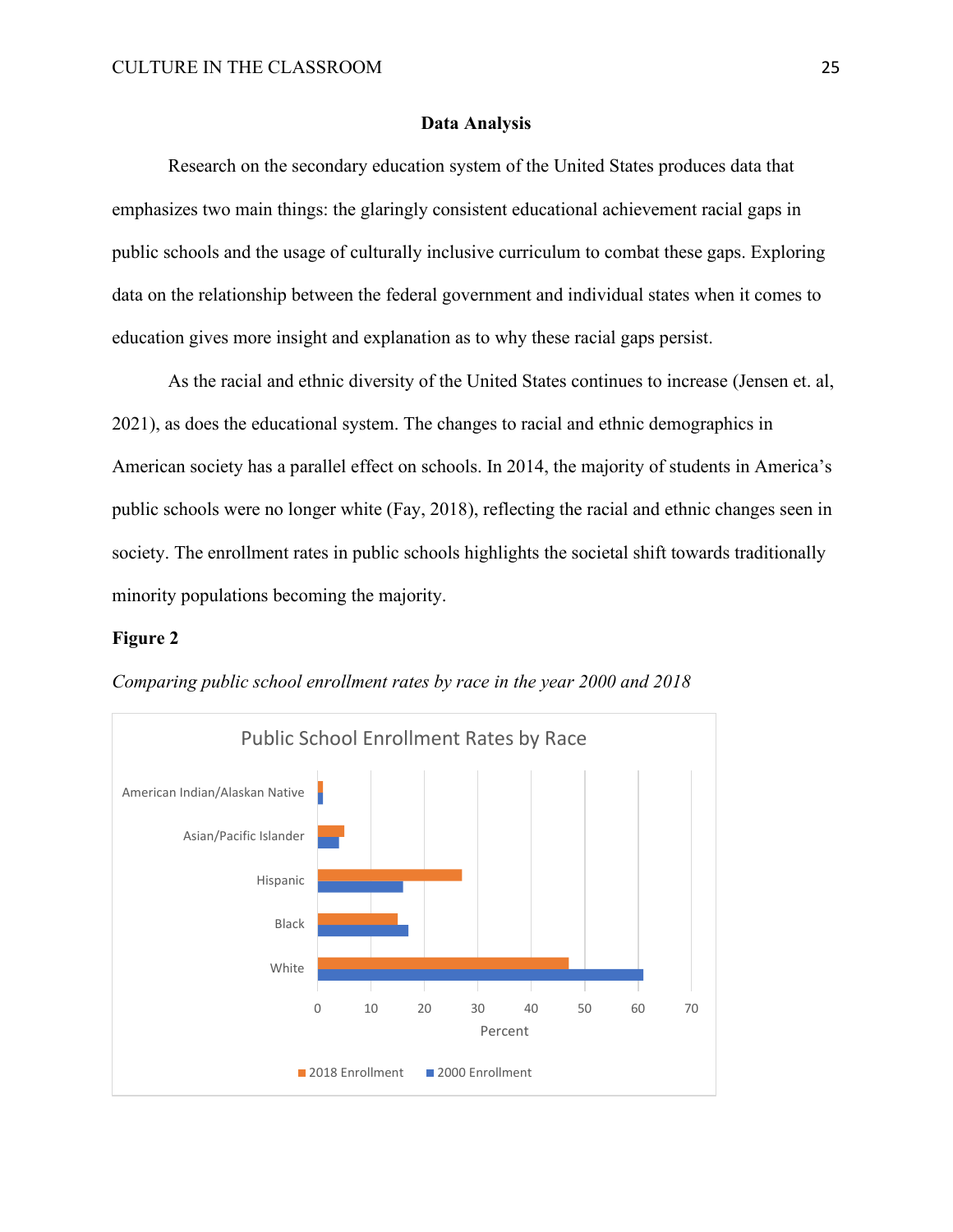While the increase of diversity in schools gives traditionally marginalized populations an opportunity to obtain skills, knowledge, and experiences that will assist them in the future, persisting academic inequities hinder that opportunity. Secondary education enrollment rates across racial lines reflect the changes in society, yet standardized test scores, graduation rates from secondary education, and higher education enrollment show a missing link.

#### **Figure 3**



*Rates of 2019 high school graduation and higher education enrollment*

Reporting on the rates of public high school graduation, the National Center for Education Statistics (NCES) shows a stark divide. In 2019, 89% of white public high school students graduated, which is a higher rate when compared to the graduation rates of Black, Hispanic, and American Indian/Alaskan Native students who showed graduation rates of 80%, 82%, and 74%, respectively (NCES, 2021). This divide is emphasized when looking at higher education enrollment rates for the year 2019. Through the analysis of surveys conducted on the civilian noninstitutionalized population of 18–24-year old's, NCES reported on higher education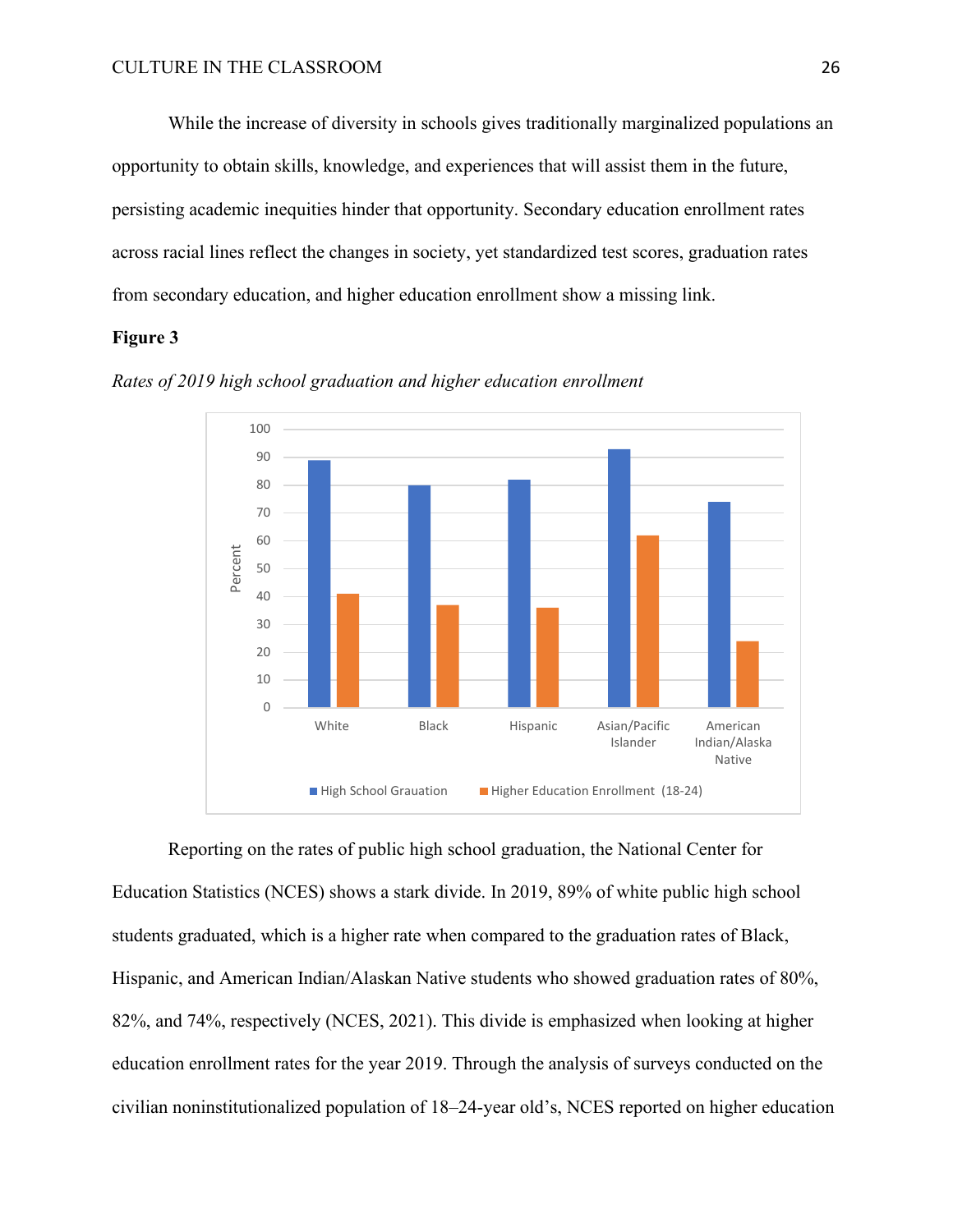enrollment rates. Data showed 37% of Black and 36% of Hispanic respondents were enrolled in higher education. White individuals reported an enrollment rate of 41% (NCES, 2021).

#### **Figure 4**

*2019 SAT participation and benchmarks as reported by College Board and Math test scores reported by Brookings.* 



Standardized tests, such as the SAT (Scholastic Aptitude Test), are a traditional way for schools to measure a student's readiness for college (The Princeton Review, n.d.). Results from the class of 2019 highlight the difference across racial lines and reflect perceptions of poor college readiness for certain populations. Looking at participation rates, 43% of participants are white, which is a strong majority when compared to Black participants who made up 12% (College Board, 2019). Scores reported by College Board and outlined by Brookings emphasize this divide. Of students scoring above a 700 on the math section, 6% where Hispanic and 1% were Black (Brookings, 2020). Of students who scored between 300 – 390 on the math section, 43% were Hispanic and 26% were Black (Brookings, 2020). The low test scores for minority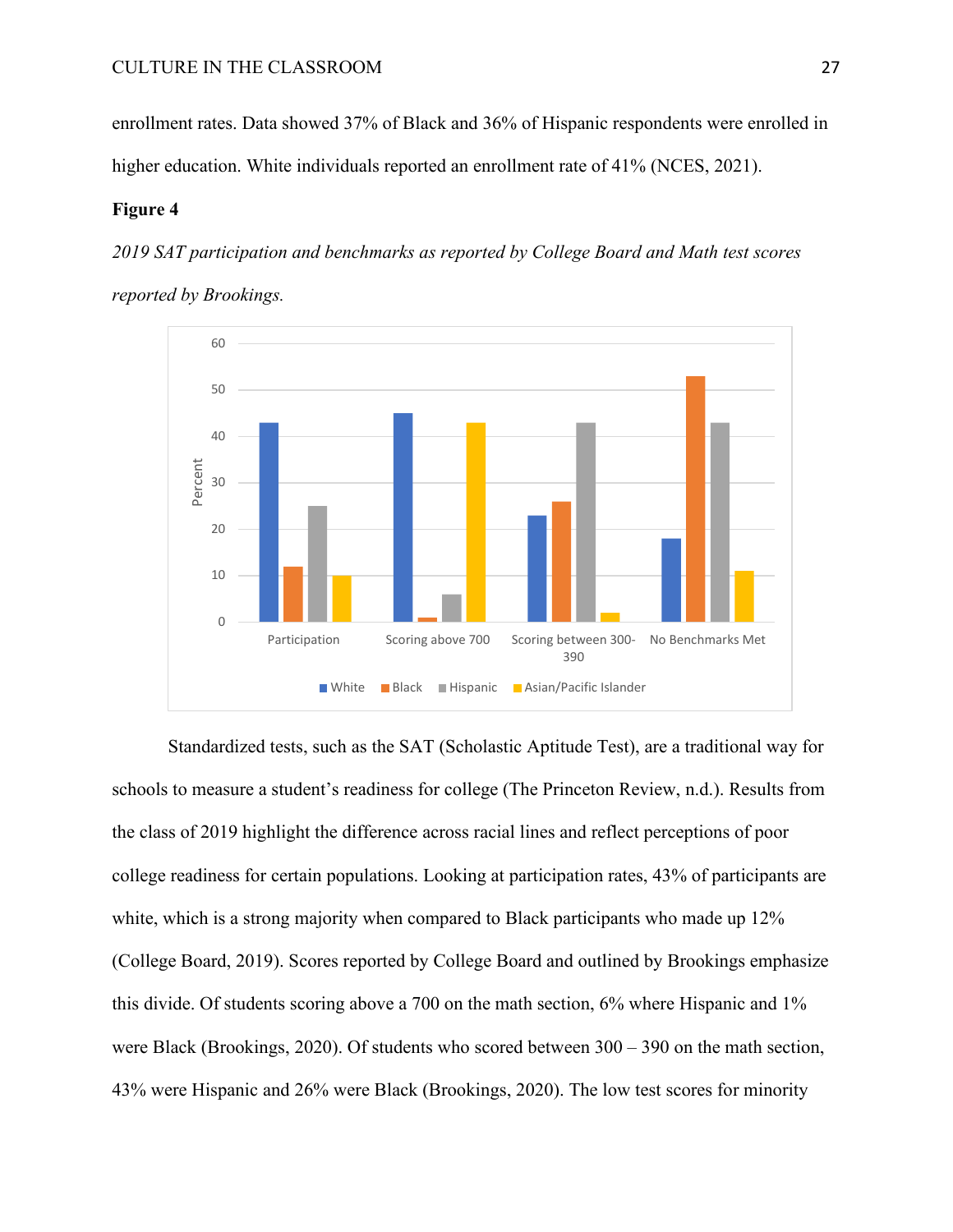students explains why 53% of Black students who took the SAT in 2019 failed to meet any benchmarks (College Board, 2019).

Contributing to the racial academic disparities that are seen through graduation rates and higher education enrollment are variations of academic standards and curriculum between states. With education being largely a state's individual responsibility, the curriculum and standards written reflect the priorities and mentalities of the state but are also strongly influenced by the funding that is available. In the Census Bureau's 2016 Public Elementary-Secondary Education Finance Report, state revenue and town revenue made up 92% of public-school funding (Census Bureau, 2016). Since individual states contribute the overwhelming majority of funds for their education systems, oversight and control from the federal level is held to a minimum.

#### **Figure 5**



*2016 Public school funding*

The minimal involvement on the federal level regarding educational priorities and competencies results in states having varied curriculums and teaching standards. As teaching standards vary from state to state, so do their requirements and integration of culturally inclusive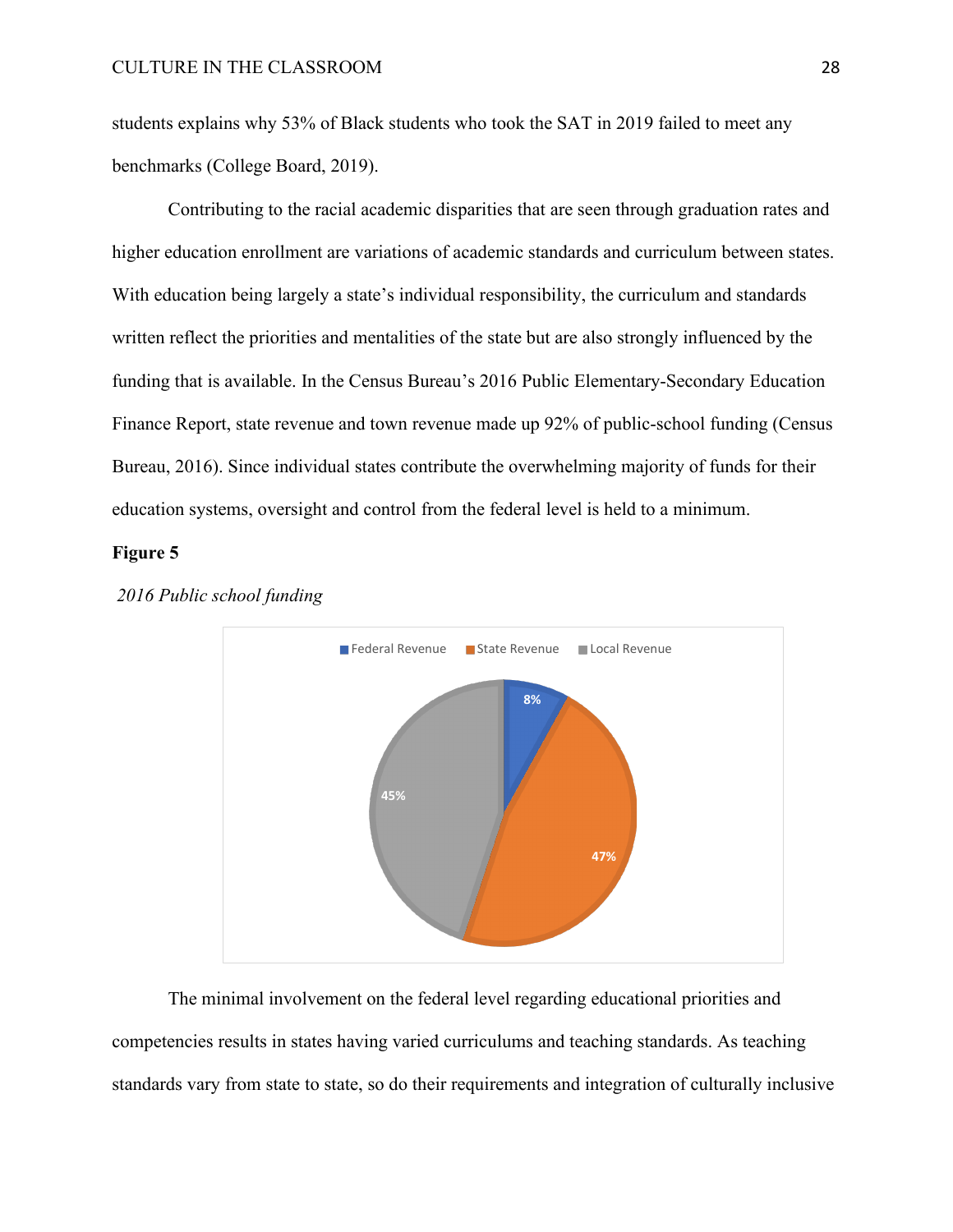curriculum. New America, a non-profit non-partisan public policy institute, reviewed educational standards from all 50 states to analyze the integration of culturally responsive teaching within teaching standards (New America, 2019). The organization searched for how each state addressed and included eight culturally responsive competencies selected by the researchers – cultural lens, system bias, culturally meditated instruction/curriculum, real-world issues, high expectations, respect for differences/diversity, family and community engagement, and cultural/linguistic appropriate communication (New America, 2019).

#### **Figure 6**

*What Culturally Responsive Competencies do State Teaching Standards Address?*



Source: New America's analysis based on standard documents reviewed. See Appendix A for the Methodology and Appendix B for the full list of standards documents reviewed.

Note: Washington and Alaska each had two standards documents that were reviewed for this chart; see Appendix B for the full list of standards documents reviewed.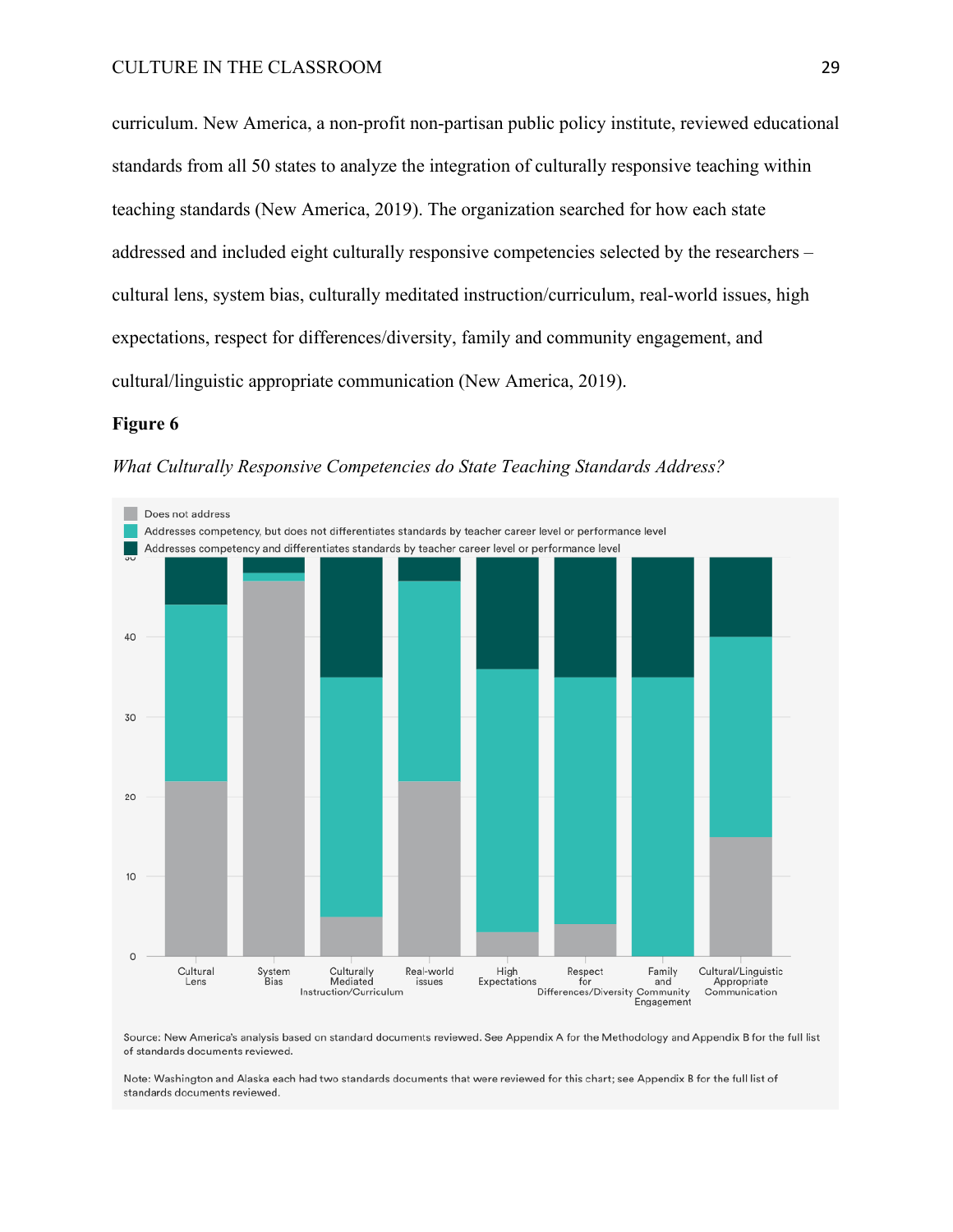All 50 states include some mention and combination of culturally responsive teaching into their teaching standards, but the language of standards can vary, resulting in broader and unclear expectations for students and teachers (New America, 2019). Competencies such as family and community engagement and respect for differences/diversity are widely represented in some form within almost all states. Broad language used to define these competencies results in explicit guidelines or responsibilities placed on teachers going missing (New America, 2019). System bias and real-world issues, two other competencies analyzed by New America, are missing from a large majority of state teaching standards. Only three states (Minnesota, Alabama, and Washington) call for teachers to understand and acknowledge structural biases.

#### **Recommendations**

The implementation and utilization of culturally inclusive curriculum within public secondary education is no small feat. Navigating the structure of the educational system and the barriers that coincide is difficult on all levels. Incorporating CIC into classrooms can be done through a variety of approaches. Creating regulations and requirements can effectively direct school systems to include CIC within their standard curriculum, while an approach such as professional development provides educators with the tools to implement CIC but avoids written requirements. Due to the structure of the educational system, the methods of incorporating CIC are influenced by the level in which they operate. In this section, the three levels being discussed will be federal, state, and local.

Each level, federal, state, and local, has different amounts of control over the public education system. Control over what is being taught, the way curriculum is delivered, and how funds are utilized is dispersed across the multiple levels. Understanding the roles that each level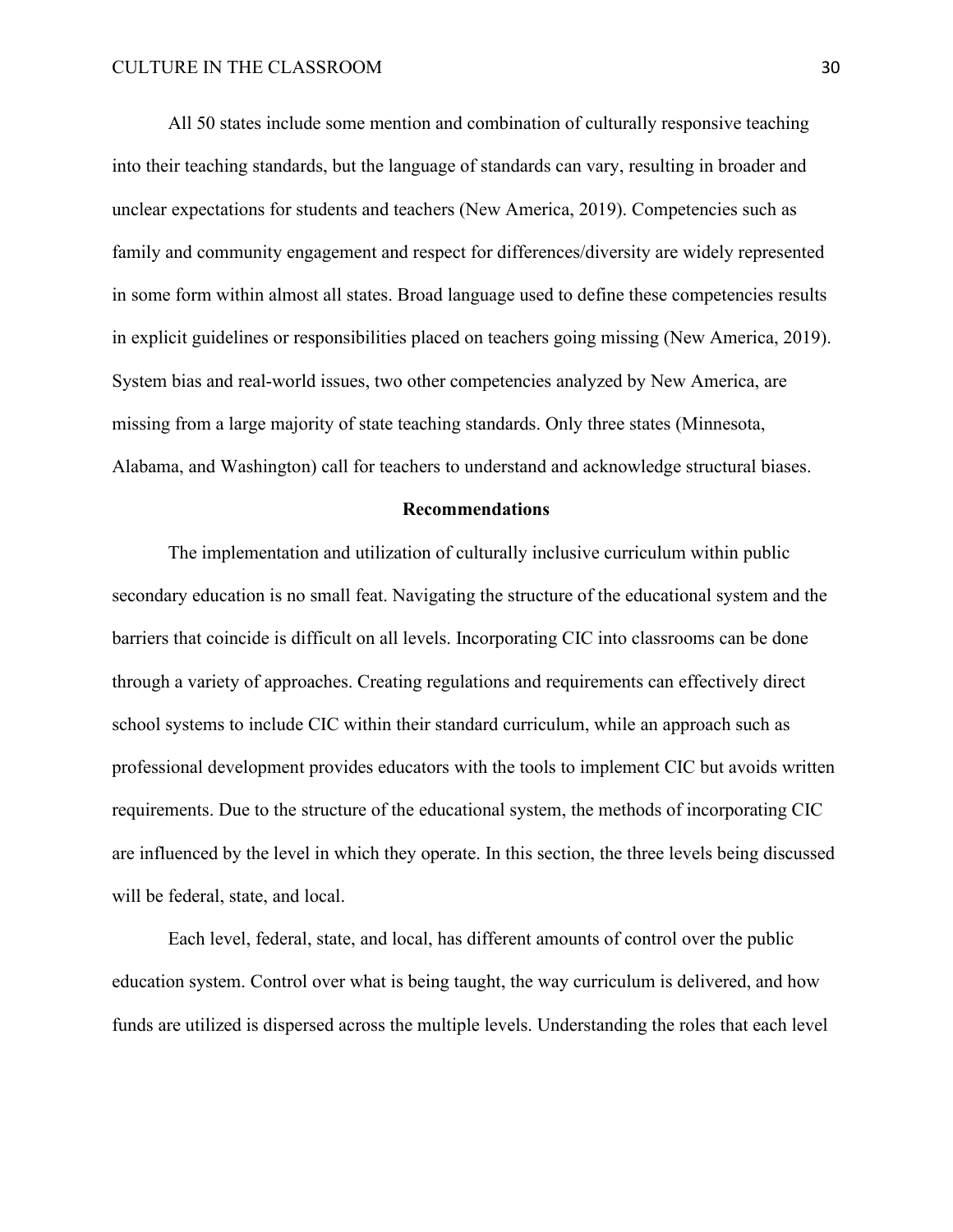plays within the public education system provides a better understanding of ways that CIC can be promoted and utilized to actively combat the race based academic achievement gap.

#### **Local-Level**

The most straight forward approach to using CIC is at the local level. The educational responsibilities on a local level typically reside in making decisions on how schools will operate. They do so through school committees that consist of local individuals who are elected, or appointed, by the public. Members of a school committee are tasked with hiring a district superintendent, establishing curriculum, and other various duties. On a local level, school committees are also responsible for finding and overseeing roughly half of their school district's funding. These funds come from local taxes and any exemptions, both of which are largely influenced by the affluence on the district.

The powers bestowed upon the school committee provides an opportunity to enact positive and meaningful change to the represented school district. Properly vetting and hiring a superintendent that is well-versed and educated in matters of cultural diversity is an influential step. The superintendent has powerful and meaningful influence over the school district. They are responsible for day-to-day decisions regarding educational strategies, spending, and staff, all which influence serving the needs of the students and meeting district goals. School committees should seek an individual that is knowledgeable on the importance of utilizing cultural differences within classrooms to promote student success and will be more receptive and supportive of incorporating CIC in the school district.

Decisions and strategies on curriculum and funding can reflect the desire to learn and include CIC within the district. If there are no state or federal requirements on learning and incorporating CIC for schools, educational opportunities should be provided for staff and faculty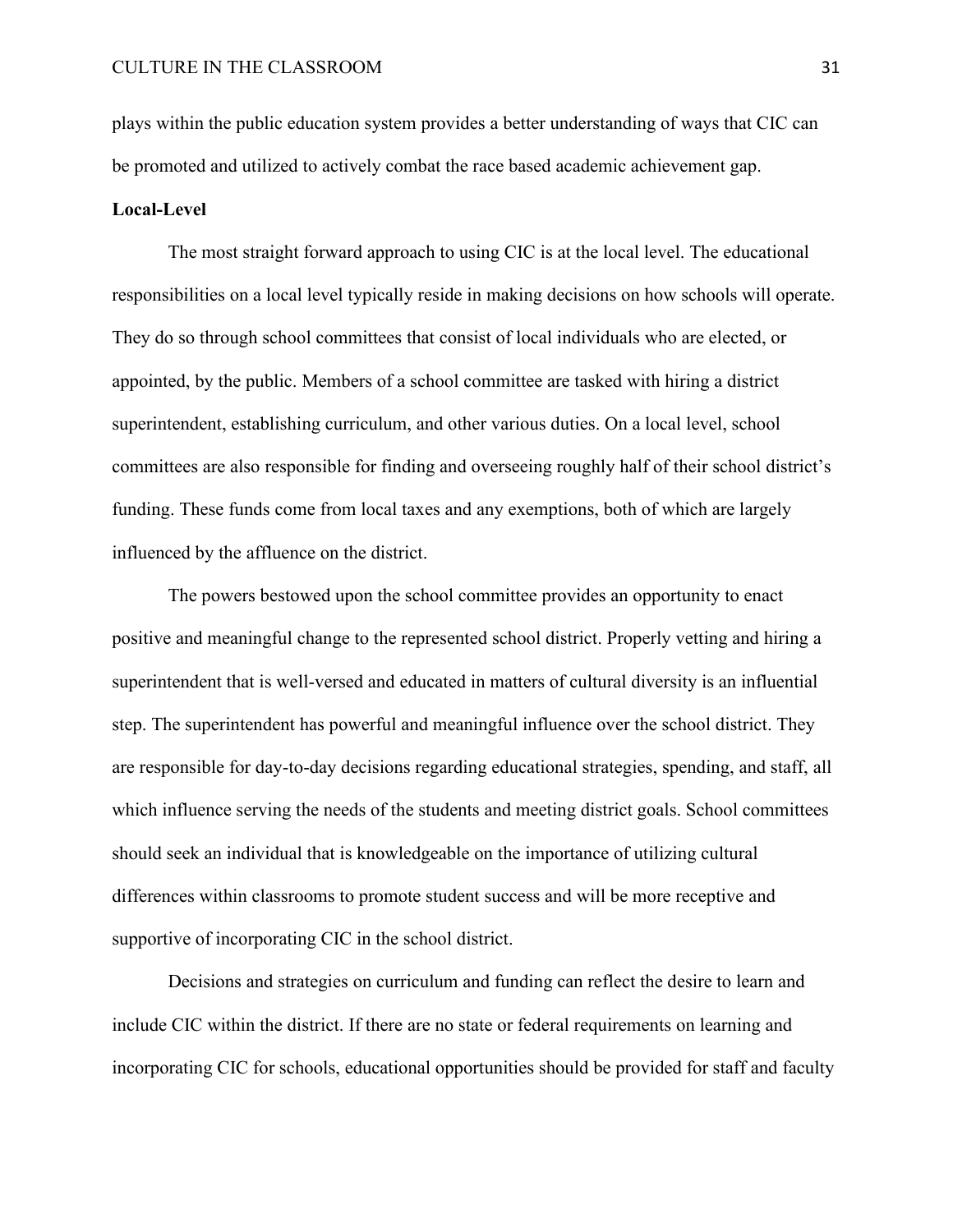#### CULTURE IN THE CLASSROOM 32

members to learn about its many forms. Professional development opportunities are selected and promoted by the school committee and superintendent. Most of which are selected based off the funds that are allocated for training opportunities. Allocating funds to provide teachers with the necessary knowledge on why and how to include CIC in their classrooms is important for the promotion and implementation of culturally inclusive materials. Barriers around CIC include a lack of knowledge and understanding of what it truly means to create a culturally inclusive curriculum. These misunderstandings can be received by educators as additional work for them to do. Providing training on CIC will help lay a foundation of common understanding that can supplement any additional work an educator might have needed to do on their own time. It also shows a level of support and initiative from school administrators to properly serve and support diverse students in their community.

School administrators can also promote curriculum that reflects diverse cultures in an accurate and positive light. Studies have shown that making learning a personal experience benefits student. By creating opportunities for classroom materials to reflect the cultural differences of all students, administrators can effectively improve the engagement levels and academic scores of all students.

#### **State-Level**

At the state level is where most decisions on educational matters are made. Each state's department of education sets educational standards that school districts are required to meet. They evaluate districts individually and assess which schools need assistance to meet performance standards. Within each state, these standards vary. Since state educational departments write these standards, they can modify them as they see fit. Educational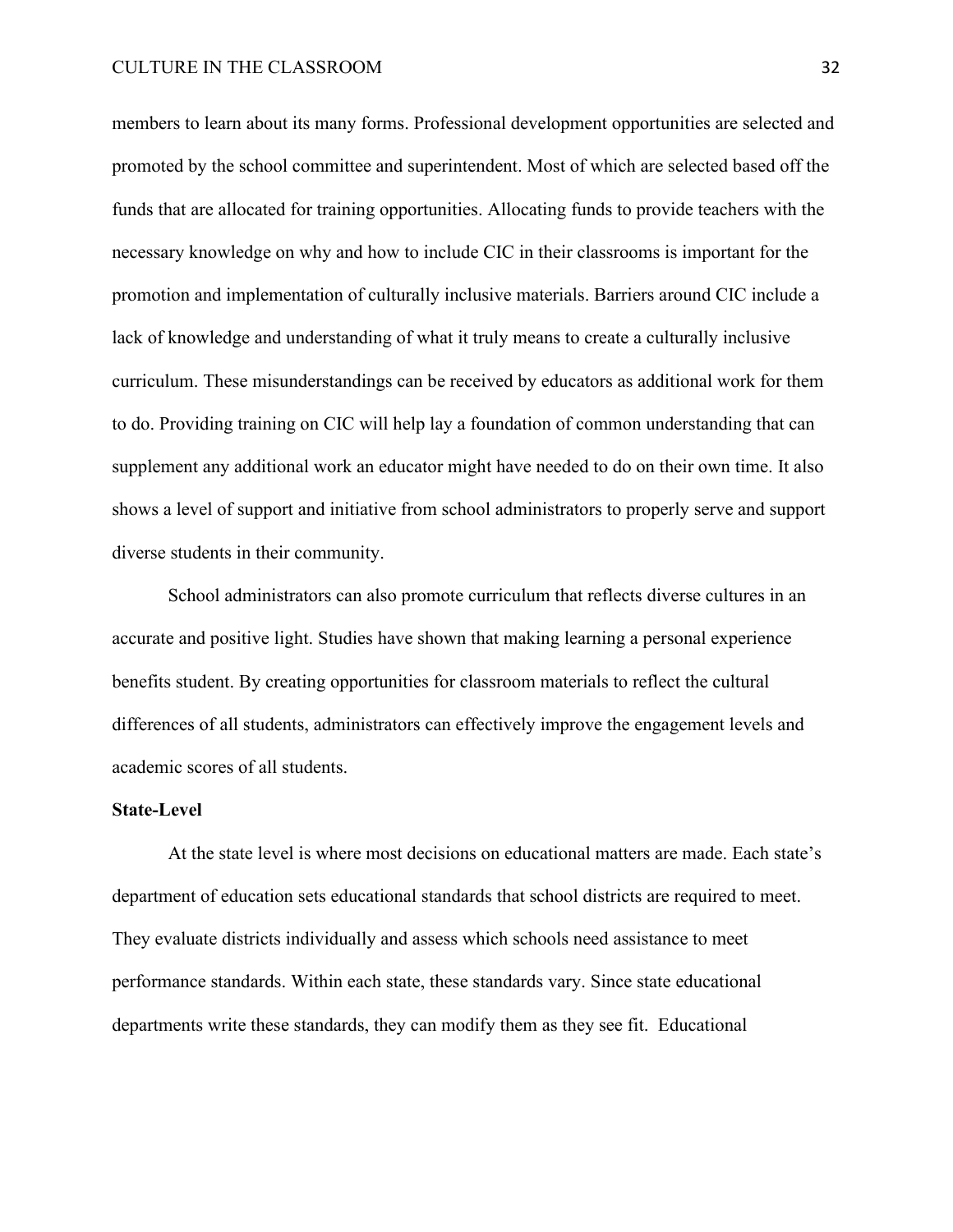departments add or remove certain areas based on their perception of its impact on student academic achievement.

What is unique about a state's oversight of education is their ability to decide how students are tested to assess their level of readiness for future education and meet federal requirements for testing of core subjects. Each state has developed their own approach to administering such testing. To best assess the readiness and knowledge of students, state-level testing should include components of CIC to gain a clearer picture of the academic performance levels for students of diverse backgrounds. Culturally accurate and representative readings or writing passages would allow all students to connect with what is being tested and accurately reflect the level of knowledge they have in the subject. Data and evidence show that minority students underperform their white counterparts on standardized testing. For an education department to adjust and modify its statewide secondary education testing procedures would mean it is accurately representing and acknowledging the impact that cultural differences have on a student's learning experience. By acknowledging these differences, students are given a greater opportunity to succeed academically. Adjusting secondary education standardized testing would have a profound impact on school districts and their approach to preparing students for those tests. Much of a school district's evaluation is from state standardized testing. By making the testing content more culturally responsive, school districts' teaching practices and curriculum standards would follow suit.

To promote the inclusion of culturally inclusive curriculum, state education departments can require school districts to have teaching and educational standards that reflect culturally inclusive competencies. Standards for teachers can include requiring educators to be aware and responsive to how external factors, such as economic status, cultural backgrounds, and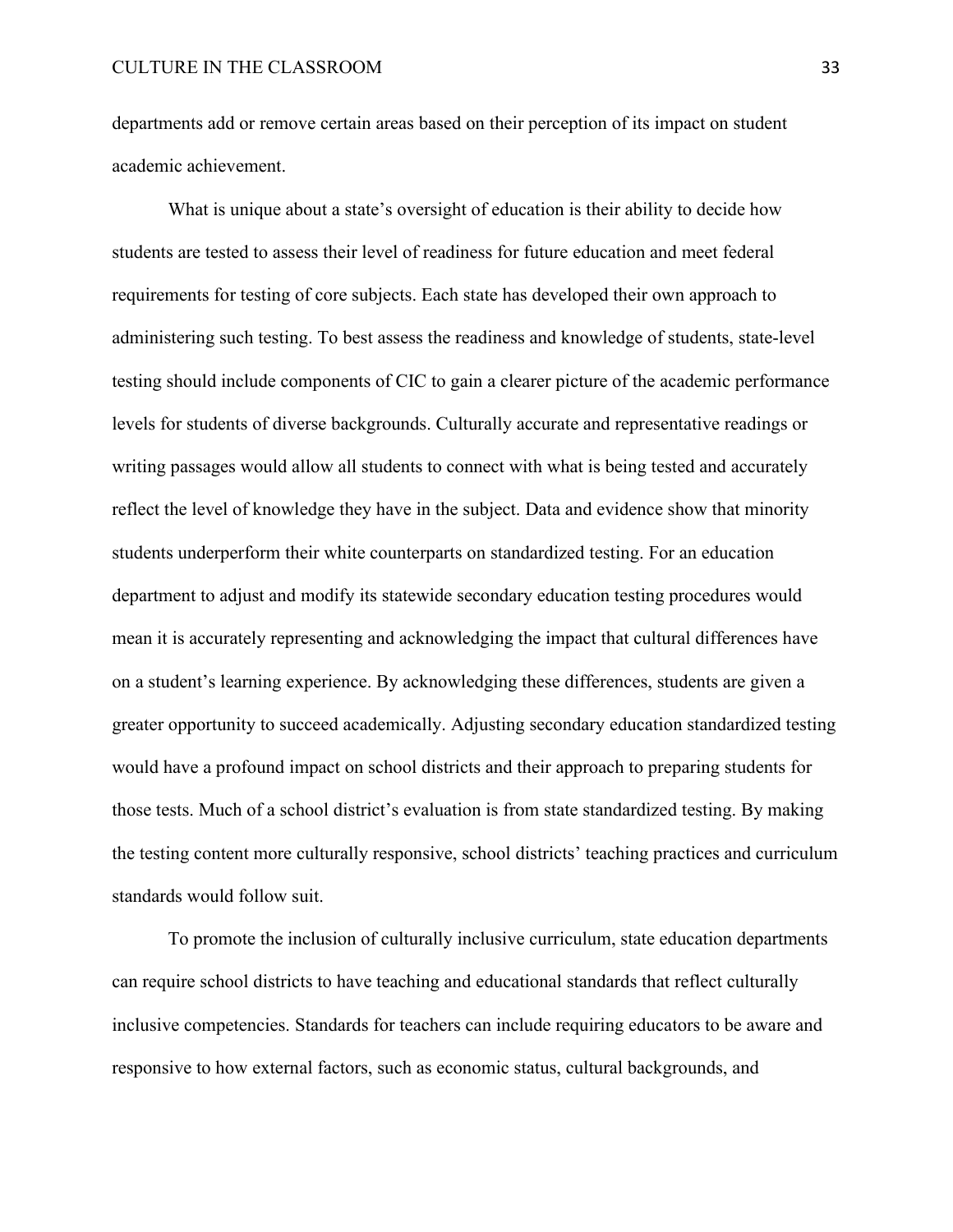community experiences influence a student's learning experience. Curriculum requirements for educators to employ culturally inclusive curriculum would allow school districts to evaluate the impact of CIC and adjust its delivery based on academic scores.

#### **Federal-Level**

The minimal control and enforcement over educational regulations and requirement by the federal government makes policies difficult and legally impossible to enforce. The current educational policy, Every Student Succeeds Act, places a large emphasis on educational equity and promotes providing all students with an equal access to education while addressing and closing educational achievement gaps. To further the diminishment of race-based academic achievement gaps, adjustments to the federal policy are warranted.

Accountability plans are a key portion of the ESSA. The individualized plans submitted by states provide an overview on their plans to address elements such as academic standards, goals for academic achievement, and plans to support struggling schools. Requiring states to incorporate culturally inclusive curriculum within their individualized plans is a policy adjustment that would aid in reducing the race-based academic achievement gap. Some of the requirements for individualized plans include how states will assist underperforming students. A policy adjustment to incorporate culturally inclusive curriculum within those plans would hold states accountable for assisting their underperforming students, while also promoting the usage of CIC to do so.

While the federal level cannot enforce compliance from states on educational matters, all states follow federal guidance, to a certain extent, because of funding. Funding is distributed through direct funds and a variety of grants. The offered federal grants provide states an opportunity to obtain valuable funds by meeting certain requirements or addressing specific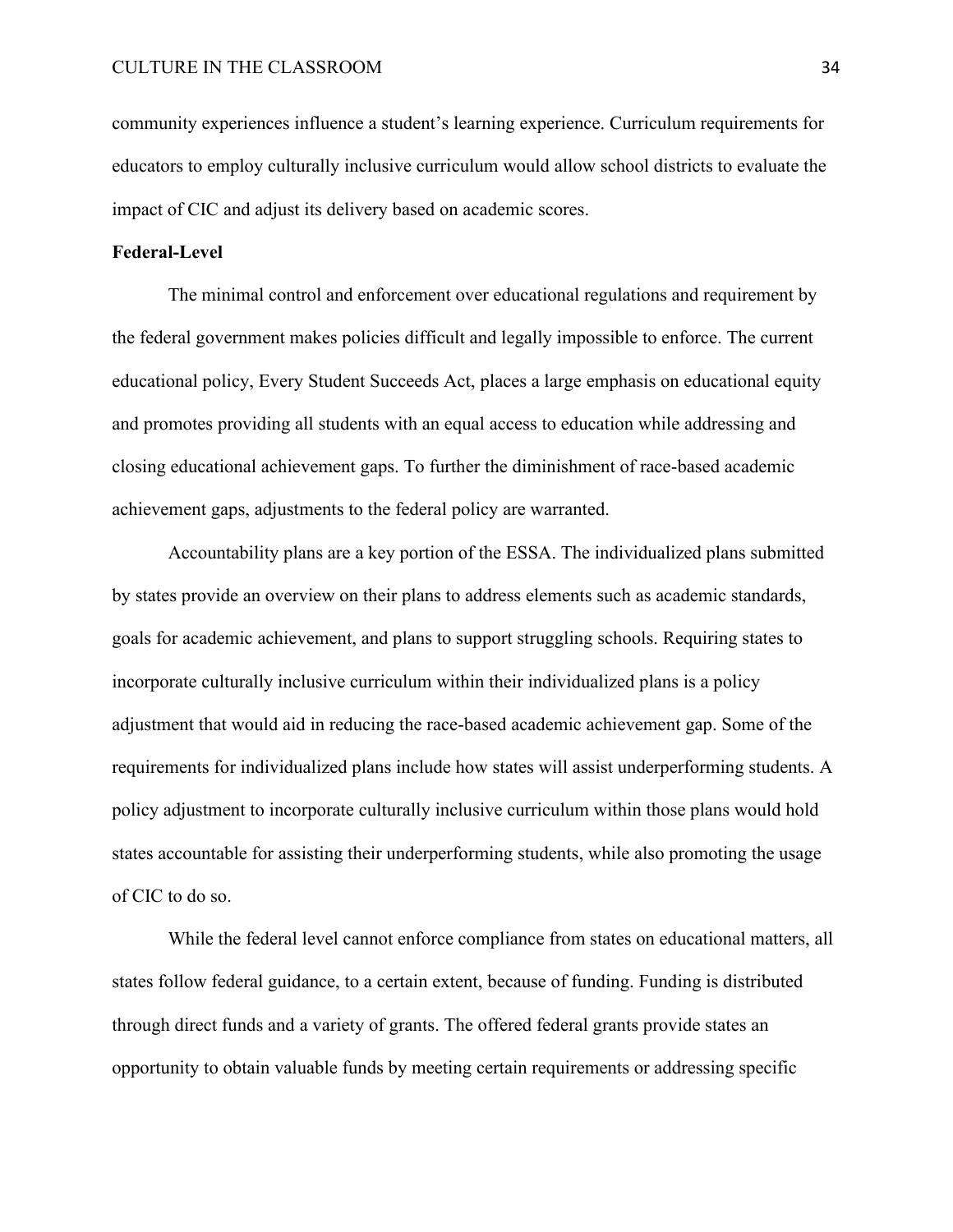goals. Creating or transforming grants to specifically incorporate culturally inclusive curriculum is an asset that the federal education department can use to promote the incorporation of culturally inclusive curriculum in secondary education. Grants can vary from professional development opportunities for educators to updating materials and resources to be more culturally responsive.

#### **Conclusion**

The disparities of academic achievement that continue to exist across racial lines exemplify the need for a modified approach to promoting student success. A growing minority population from diverse backgrounds emphasizes this need. Culturally inclusive curriculum is a practiced and proven approach to promoting educational excellence of all students by using the diversity found in this nation's classrooms to an advantage. Rather than attempting to create a one-size-fits-all model and directing students to conform and adapt to rigid and outdated methods of classroom instruction and material, educators, administrators, and policy makers can use culturally inclusive curriculum to work with students and teach to their needs, styles, and experiences. Creating a more personal and representative learning experience for students will effectively address the racial disparities in the secondary education system and promote the excellence of all students.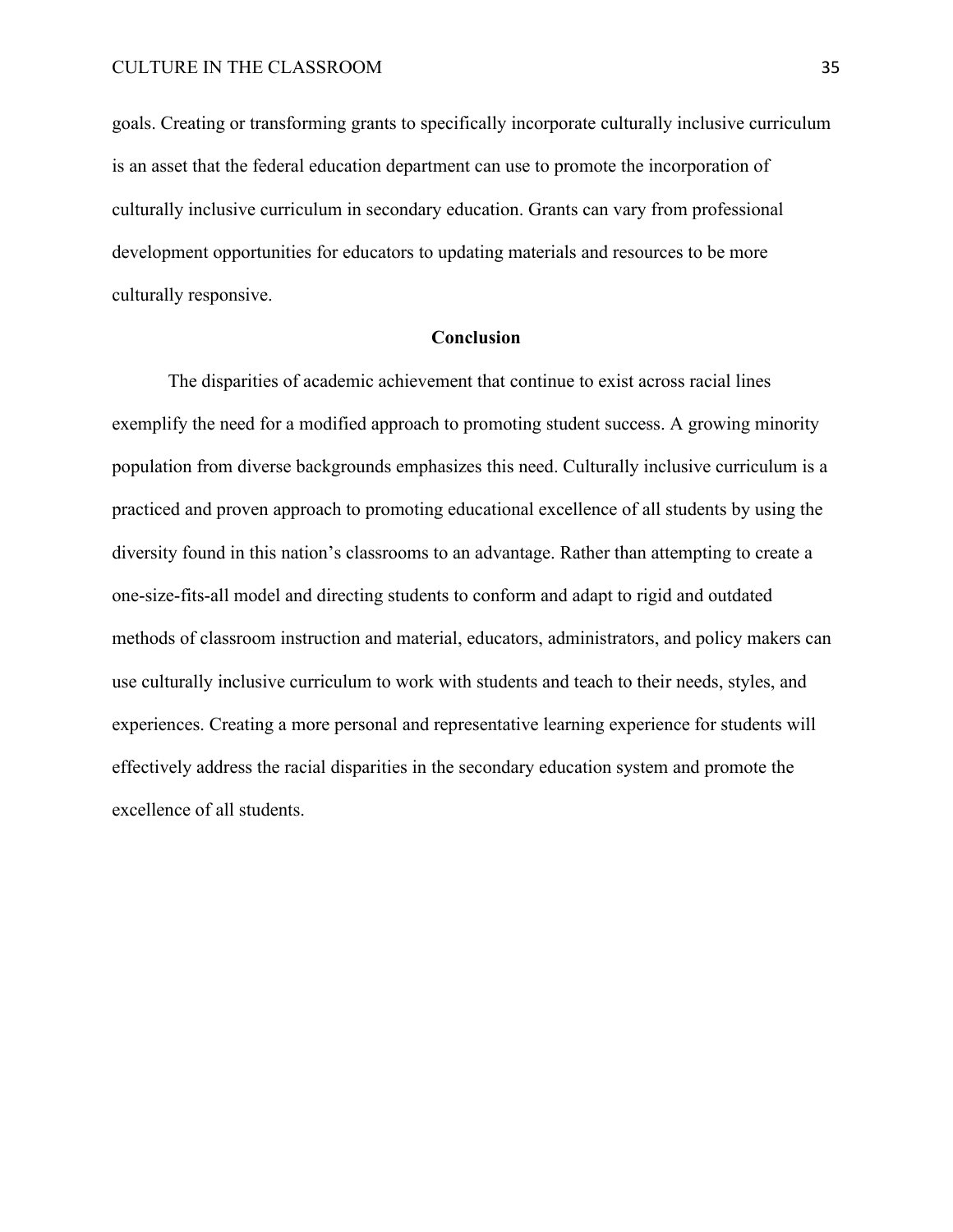#### **References**

- Ambrosio, J & Banks, A. J. (n.d.). *Multicultural education.* Education State University. <https://education.stateuniversity.com/pages/2252/Multicultural-Education.html>
- Barker, M., Frederiks, E. & Visit, F. B. (n.d.) *Designing Culturally Inclusive Learning and Teaching Environments - Classroom Strategies.* GIHE Good Practice Resource Booklet
- Beach, H. (2021, February 12). *Why representation matters to BIPOC teachers and their students.* XQ Institute. [https://xqsuperschool.org/rethinktogether/bipoc-teacher](https://xqsuperschool.org/rethinktogether/bipoc-teacher-representation/)[representation/](https://xqsuperschool.org/rethinktogether/bipoc-teacher-representation/)
- Bennett, G. J., Cartledge, G., Council, R. M., Gardner, R. & Ramnath, R. (2017). Second-grade urban learners: preliminary findings for a computer-assisted, culturally relevant, repeated reading intervention. *Education and Treatment of Children, 40*(2), 145-186.
- Cantrell, C. S., Corell, P., Malo-Juvera, V. & Powell, R. (2016). *Teachers College Record.*  Operationalizing culturally responsive instruction: preliminary findings of CRIOP research.<https://www.tcrecord.org/Content.asp?ContentId=18224>
- Congressional Research Service (2019, January 23) *A Summary of Federal Education Laws Administered by the U.S. Department of Education.* U.S. Department of Education. <https://crsreports.congress.gov/product/pdf/IF/IF10551>
- Darwis, M., Ekowati, K. C., Tahmir, S. & Upa, P. (2015) The application of Contextual Approach in Learning Mathematics to Improve Students Motivation at SMPN 1 Kupang. *International Education Studies, 8*(8), 81-86.<http://dx.doi.org/10.5539/ies.v8n8p81>
- Dorsey, D. (2020, September 17) *Education is still (for now) not a fundamental right under the U.S. Constitution.* Kansas Policy Institute. [https://kansaspolicy.org/education-is-still-for](https://kansaspolicy.org/education-is-still-for-now-not-a-fundamental-right-under-the-u-s-constitution/)[now-not-a-fundamental-right-under-the-u-s-constitution/](https://kansaspolicy.org/education-is-still-for-now-not-a-fundamental-right-under-the-u-s-constitution/)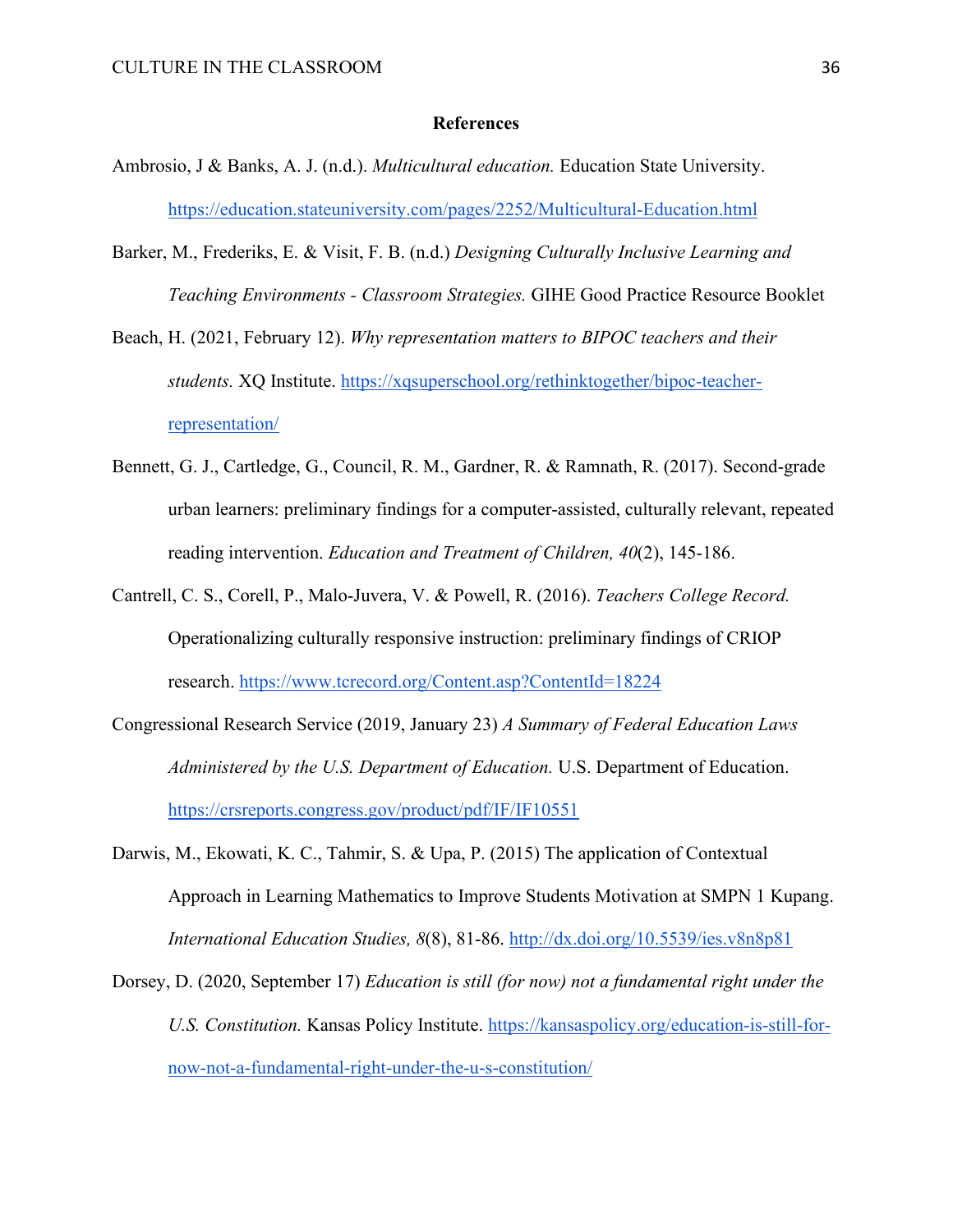- Douglas, A., Douglas, B., Garrison-Wade, D., Lewis, W. C. & Scott, E. M. (2008). The impact of white teachers on academic achievement of black students: an exploratory qualitative analysis. *Educational Foundations,* 47-62.<https://files.eric.ed.gov/fulltext/EJ839497.pdf>
- Drexel University. (n.d.) *The importance of diversity & cultural awareness in the classroom.*  Retrieved December 17, 2021, from [https://drexel.edu/soe/resources/student](https://drexel.edu/soe/resources/student-teaching/advice/importance-of-cultural-diversity-in-classroom/)[teaching/advice/importance-of-cultural-diversity-in-classroom/](https://drexel.edu/soe/resources/student-teaching/advice/importance-of-cultural-diversity-in-classroom/)
- Educators for Excellence. (n.d.). *Voices from the classroom: a survey of americas educators.*  https://e4e.org/sites/default/files/teacher\_survey\_2021\_digital.pdf#page=23
- Egalite, J. A., Kisda, B. & Winters, A. M. (2015) Representation in the classroom: The effect of own-race teachers on student achievement. *Science Direct, 45,* 44-52.

<https://doi.org/10.1016/j.econedurev.2015.01.007>

- Foundations for a Better Oregon. (2021, May 26). *To confront disinformation, oregon must uplift culturally responsive education.* [https://www.betteroregon.org/news-story/to-confront](https://www.betteroregon.org/news-story/to-confront-disinformation-oregon-must-uplift-culturally-responsive-education)[disinformation-oregon-must-uplift-culturally-responsive-education](https://www.betteroregon.org/news-story/to-confront-disinformation-oregon-must-uplift-culturally-responsive-education)
- Frey, H. W. (2018, March 14). *The US will become minority white in 2045, census projects.*  Brookings. [https://www.brookings.edu/blog/the-avenue/2018/03/14/the-us-will-become](https://www.brookings.edu/blog/the-avenue/2018/03/14/the-us-will-become-minority-white-in-2045-census-projects/)[minority-white-in-2045-census-projects/](https://www.brookings.edu/blog/the-avenue/2018/03/14/the-us-will-become-minority-white-in-2045-census-projects/)
- Gonzalez, V. (2019, October 30). *Why representation in classroom books is important: culturally inclusive books.* Seidlitz Education. [https://seidlitzblog.org/2019/10/30/why](https://seidlitzblog.org/2019/10/30/why-representation-in-classroom-books-is-important-culturally-inclusive-books/)[representation-in-classroom-books-is-important-culturally-inclusive-books/](https://seidlitzblog.org/2019/10/30/why-representation-in-classroom-books-is-important-culturally-inclusive-books/)
- Guido, M. (2017, September 14) *15 Culturally-Responsive Teaching Strategies and Examples and Downloadable List.* Prodigy. [https://www.prodigygame.com/in-en/blog/culturally](https://www.prodigygame.com/in-en/blog/culturally-responsive-teaching/)[responsive-teaching/](https://www.prodigygame.com/in-en/blog/culturally-responsive-teaching/)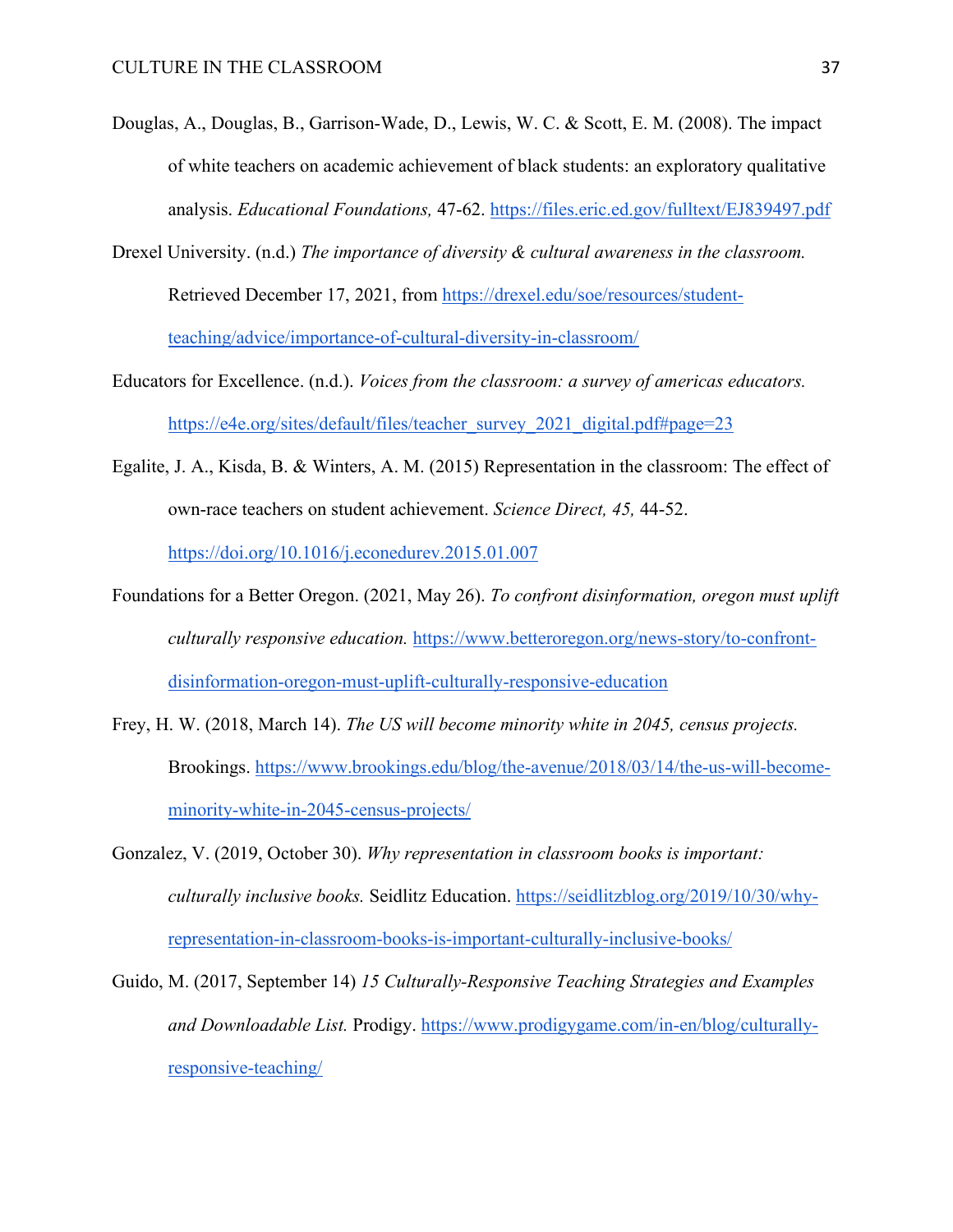- Hammond, Z. (2014). *Culturally Responsive Teaching and The Brain: Promoting Authentic Engagement and Rigor Among Culturally and Linguistically Diverse Students.* Corwin
- Institute of Education Sciences. (2020, June 30). *Bar chart race: changing demographics in postsecondary enrollment.* National Center for Education Statistics.

[https://nces.ed.gov/blogs/nces/post/bar-chart-race-changing-demographics-in](https://nces.ed.gov/blogs/nces/post/bar-chart-race-changing-demographics-in-postsecondary-enrollment)[postsecondary-enrollment](https://nces.ed.gov/blogs/nces/post/bar-chart-race-changing-demographics-in-postsecondary-enrollment) 

- Institute of Education Sciences. (2021, May) *Race/ethnic enrollment in public schools.*  <https://nces.ed.gov/programs/coe/indicator/cge>
- Institute of Education Sciences. (n.d.). *Race and ethnicity of public school teachers and their students.* Retrieved December 16, 2021, from

<https://nces.ed.gov/pubs2020/2020103/index.asp>

Institute of Educational Sciences. (2018, February). *Culturally inclusive practices and student outcomes.* Regional Educational Laboratory Program.

<https://ies.ed.gov/ncee/edlabs/regions/west/Ask/Details/2>

Johnson, R. D. (1997). *The resistance towards multicultural education in public schools: religious and political dimension* (Publication No. 9734634) [Doctoral dissertation, University of Nebraska]. ProQuest Dissertations and Theses Goobal.

Korbey, H. (2018, May 23). *A history in which we can all see ourselves.* Edutopia. <https://www.edutopia.org/article/history-which-we-can-all-see-ourselves>

Kruesi, K. (2021, May 25). *Tennessee bans teaching critical race theory in schools.* PBS. [https://www.pbs.org/newshour/education/tennessee-bans-teaching-critical-race-theory-in](https://www.pbs.org/newshour/education/tennessee-bans-teaching-critical-race-theory-in-schools)[schools](https://www.pbs.org/newshour/education/tennessee-bans-teaching-critical-race-theory-in-schools)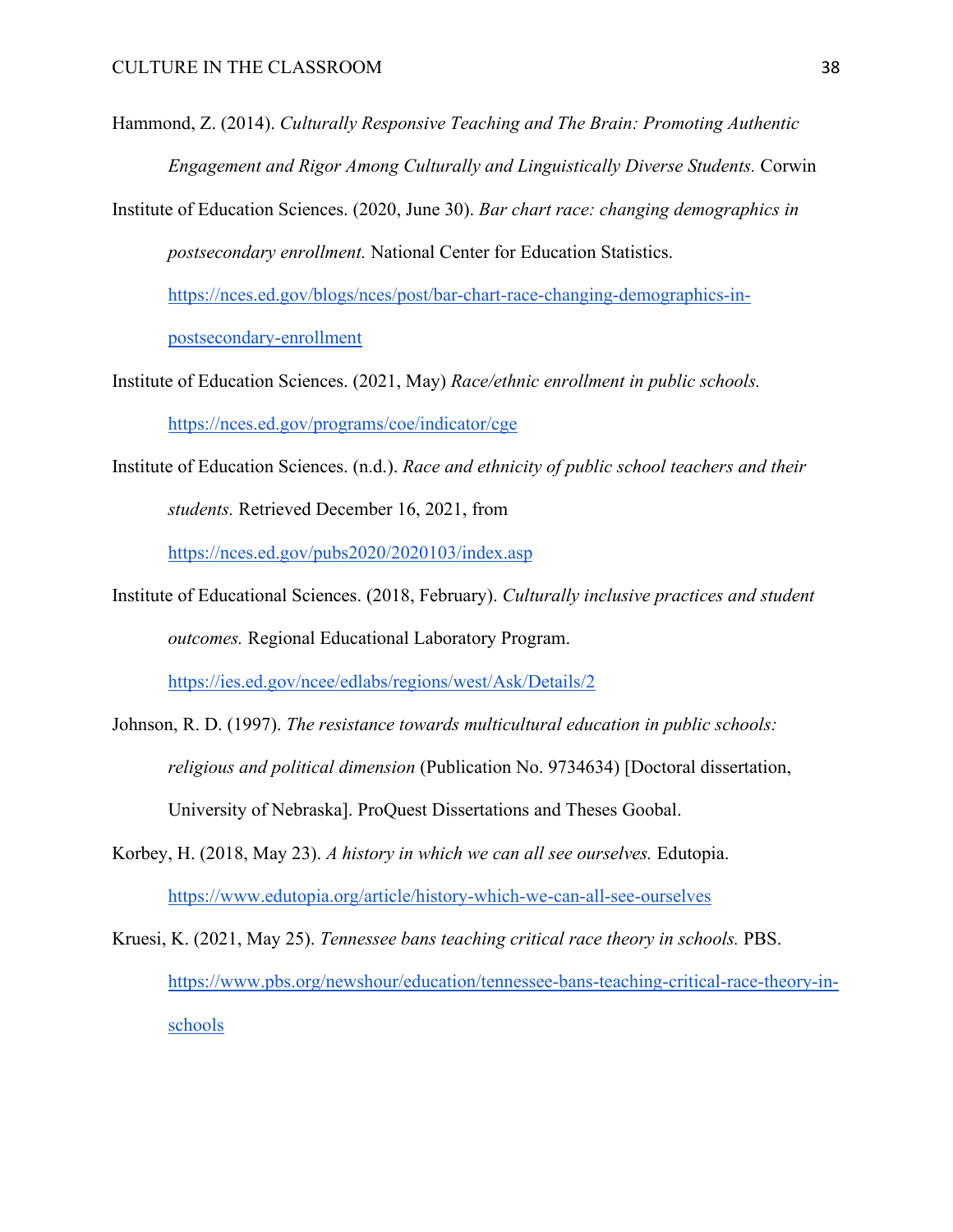- Kurt, S. (2020, July 11) *Lev Vygotsky: Sociocultural Theory of Cognitive Development.*  Educational Technology.
- Ladson-Billings, G. (1995). Toward a Theory of Culturally Relevant Pedagogy. *American Educational Research Journal, 32*(1), 465-491. [http://links.jstor.org/sici?sici=0002-](http://links.jstor.org/sici?sici=0002-8312%28199523%2932%3A3%3C465%3ATATOCR%3E2.0.CO%3B2-4) [8312%28199523%2932%3A3%3C465%3ATATOCR%3E2.0.CO%3B2-4](http://links.jstor.org/sici?sici=0002-8312%28199523%2932%3A3%3C465%3ATATOCR%3E2.0.CO%3B2-4)
- Lynch, M. (2016, April 21) *What Is Culturally Responsive Pedagogy?* The Edvocate. <https://www.theedadvocate.org/what-is-culturally-responsive-pedagogy/>
- Lynch, M. (2016, August 3) *Examining the Impact of Culture on Academic Performance.* The Edvocate. [https://www.theedadvocate.org/examining-the-impact-of-culture-on-academic](https://www.theedadvocate.org/examining-the-impact-of-culture-on-academic-performance/)[performance/](https://www.theedadvocate.org/examining-the-impact-of-culture-on-academic-performance/)
- McLeod, S. (2020). *Vygotsky's Sociocultural Theory of Cognitive Development.* Simply Psychology.<https://www.simplypsychology.org/vygotsky.html>
- Merriam-Webster. (n.n). *Merriam-Webster.com dictionary.* Retrieved December 16, 2021, from https://www.merriam-webster.com/dictionary/culture
- Muniz, J. (2019, March 28). *Culturally Responsive Teaching: A 50-State Survey of Teaching Standards.* New America.
- N.S.W. Government. (2020, May 6) *Cultural inclusion.* Multicultural Education. Retrieved December 15, 2021, from [https://education.nsw.gov.au/teaching-and](https://education.nsw.gov.au/teaching-and-learning/curriculum/multicultural-education/culture-and-diversity/cultural-inclusion#tabs-51)[learning/curriculum/multicultural-education/culture-and-diversity/cultural](https://education.nsw.gov.au/teaching-and-learning/curriculum/multicultural-education/culture-and-diversity/cultural-inclusion#tabs-51)[inclusion#tabs-51](https://education.nsw.gov.au/teaching-and-learning/curriculum/multicultural-education/culture-and-diversity/cultural-inclusion#tabs-51)
- Roberts, J. (2021, September 30). *Culturally responsive & inclusive curriculum resources: what is culturally responsive curriculum.* Portland State University Library. <https://guides.library.pdx.edu/c.php?g=527355&p=3623937>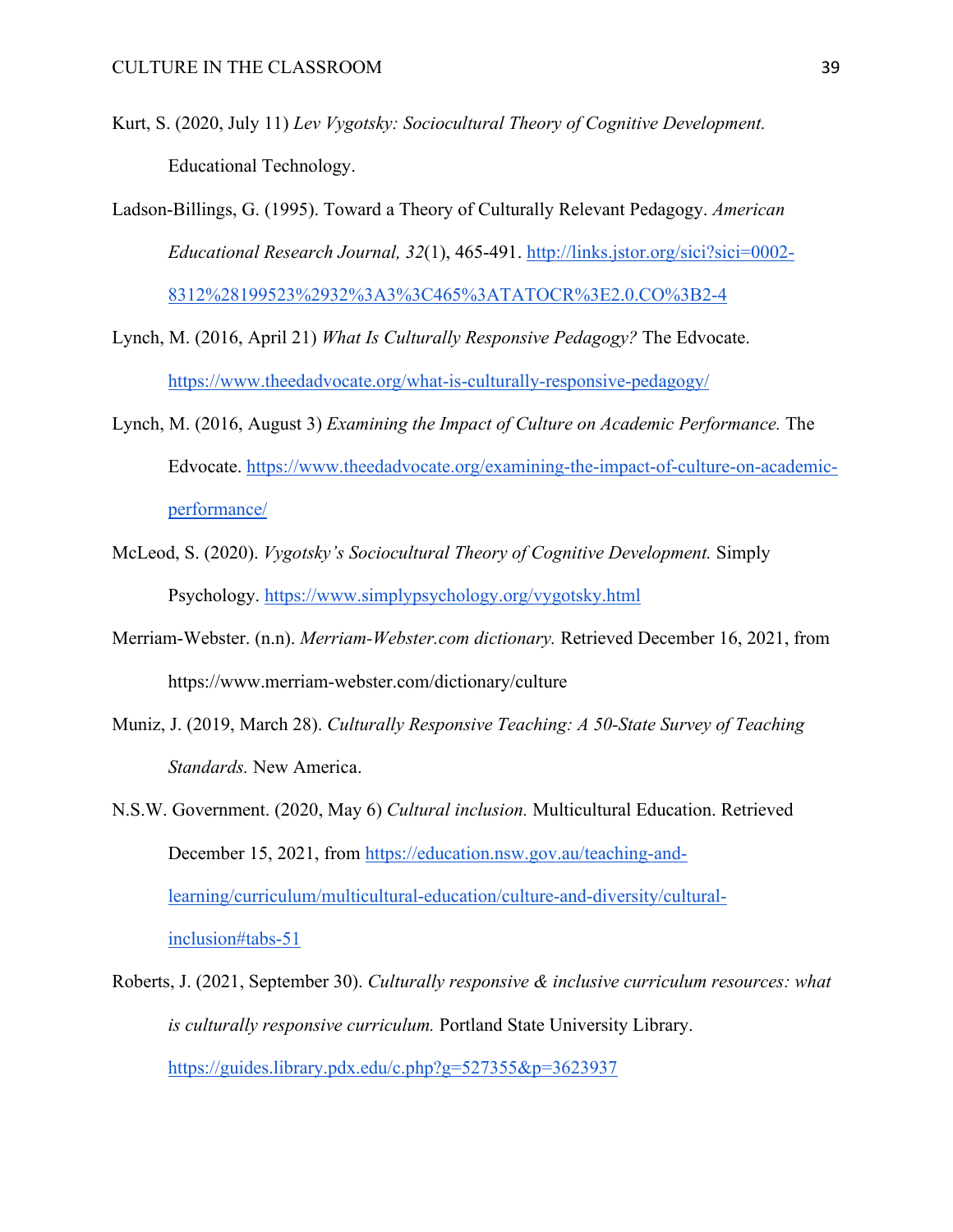Rock, D. (2009). Managing with the brain in mind. *Psychology Today, 56,* 2-10

Sandilos, L. & Rimm-Kaufman, S. (2010) *Improving Students Relationships with Teachers to Prpvide Essential Supports for Learning.* American Psychology Association. [https://www.apa.org/education-](https://www.apa.org/education-career/k12/relationships#:%7E:text=Improving%20students%27%20relationships%20with%20teachers%20has%20important%2C%20positive%20and%20long,students%27%20academic%20and%20social%20development.&text=The%20student%20is%20likely%20to,achieve%20at%20higher%20levels%20academically)

[career/k12/relationships#:~:text=Improving%20students%27%20relationships%20with%](https://www.apa.org/education-career/k12/relationships#:%7E:text=Improving%20students%27%20relationships%20with%20teachers%20has%20important%2C%20positive%20and%20long,students%27%20academic%20and%20social%20development.&text=The%20student%20is%20likely%20to,achieve%20at%20higher%20levels%20academically) [20teachers%20has%20important%2C%20positive%20and%20long,students%27%20aca](https://www.apa.org/education-career/k12/relationships#:%7E:text=Improving%20students%27%20relationships%20with%20teachers%20has%20important%2C%20positive%20and%20long,students%27%20academic%20and%20social%20development.&text=The%20student%20is%20likely%20to,achieve%20at%20higher%20levels%20academically) [demic%20and%20social%20development.&text=The%20student%20is%20likely%20to,](https://www.apa.org/education-career/k12/relationships#:%7E:text=Improving%20students%27%20relationships%20with%20teachers%20has%20important%2C%20positive%20and%20long,students%27%20academic%20and%20social%20development.&text=The%20student%20is%20likely%20to,achieve%20at%20higher%20levels%20academically) [achieve%20at%20higher%20levels%20academically](https://www.apa.org/education-career/k12/relationships#:%7E:text=Improving%20students%27%20relationships%20with%20teachers%20has%20important%2C%20positive%20and%20long,students%27%20academic%20and%20social%20development.&text=The%20student%20is%20likely%20to,achieve%20at%20higher%20levels%20academically) 

- Sawchuk, S. (2021, May 18). *What is critical race theory, and why is it under attack.* Education Week. [https://www.edweek.org/leadership/what-is-critical-race-theory-and-why-is-it](https://www.edweek.org/leadership/what-is-critical-race-theory-and-why-is-it-under-attack/2021/05)[under-attack/2021/05](https://www.edweek.org/leadership/what-is-critical-race-theory-and-why-is-it-under-attack/2021/05)
- School of Education Online Programs. (2020, May 19). *What is multicultural education? An educator's guide to teaching diverse students.*

<https://soeonline.american.edu/blog/multicultural-education>

Slavin, E. R. (2006) *Educational Psychology: Theory and Practice.* Pearson.

- Tennessee Department of Education. (n.d.) *Culturally Inclusive Practices.* Tennessee Government. [https://www.tn.gov/education/student-support/special-education/culturally](https://www.tn.gov/education/student-support/special-education/culturally-inclusive-practices.html)[inclusive-practices.html](https://www.tn.gov/education/student-support/special-education/culturally-inclusive-practices.html)
- The Education Trust. (2021, May 17). *The importance of strong relationships.*  <https://edtrust.org/resource/the-importance-of-strong-relationships/>
- Thomas, L. (2016, August 22) *Why Representation Matters.* Edutopia. <https://www.edutopia.org/blog/why-representation-matters-laura-thomas>